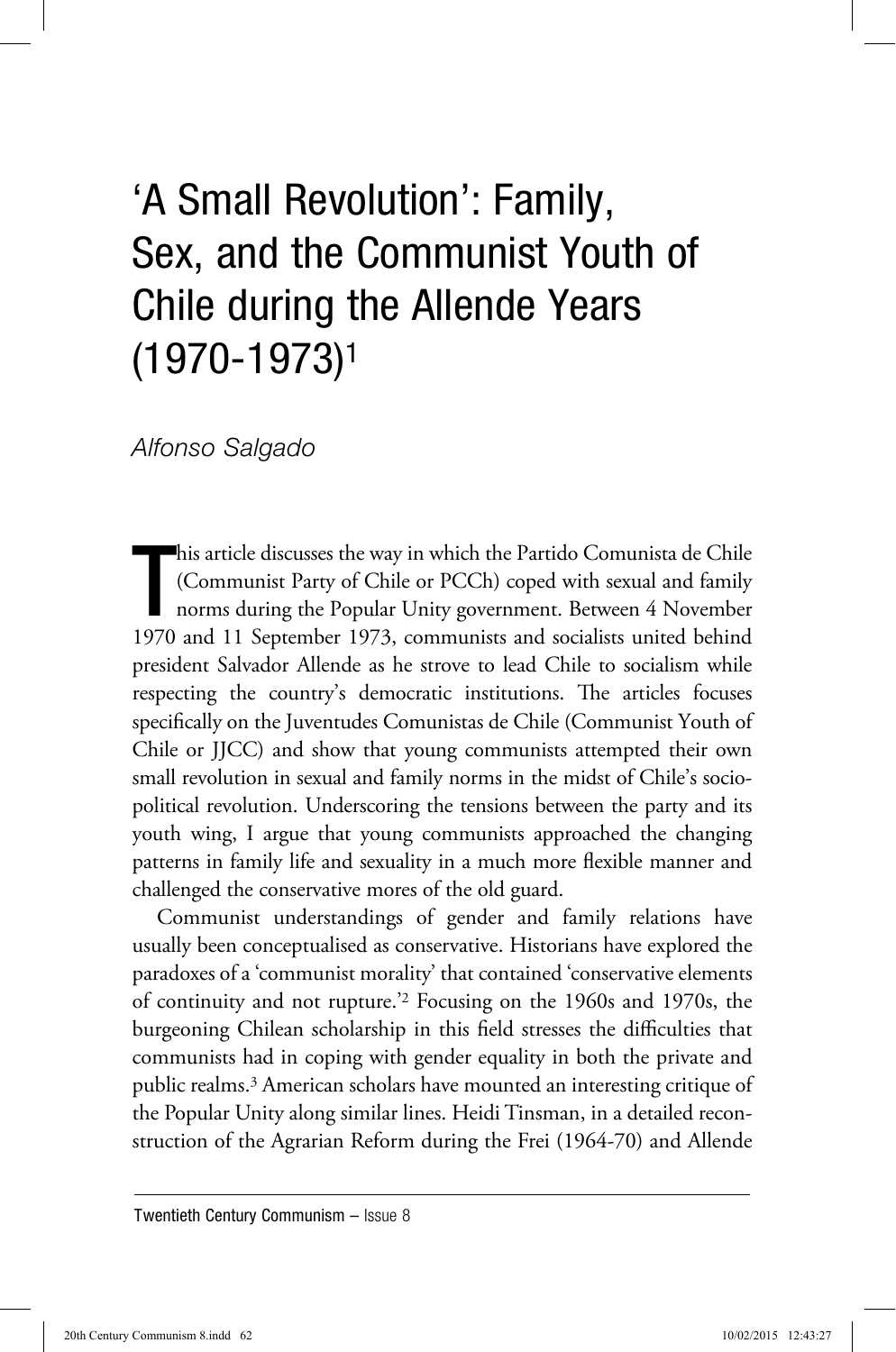(1970-73) administrations, shows that both the centre and left-wing governments promoted a model of the family centred on the male breadwinner.4 Examining the state's distribution of birth control methods, Jadwiga Pieper Mooney goes further and argues that the Christian Democrats were in fact more responsive to women's demands than the Popular Unity – an argument that parallels the findings of Margaret Power's study on women's political mobilisation.<sup>5</sup> Other American scholars have also pointed out the shortcomings of the Popular Unity by studying political and social movements critical of the traditional left. Florencia Mallon focuses on the Revolutionary Left Movement's 'transgressive masculinity,' a representation that challenged the family ideals of the orthodox left by combining the heroic figure of the Cuban *barbudo* and the hippie rebel.6 Patrick Barr-Melej pays attention to youth esoteric movements to underscore the generational clash that emerged during the Allende years. The government, Barr-Melej argues, reacted negatively to attempts of 'sexual liberation' and 'total revolution' that were neither tied to the working class nor conventionally gendered.7

I draw on some of these insights, but argue that the emphasis on the limitations of the left in challenging patriarchal structures has blinded historians to the significant changes regarding family and sex that segments of the Chilean left experienced in the late 1960s and early 1970s. Generation is a variable that gender analyses have overlooked. Rather than assessing change in light of the transformations in the West or current notions of family and sexuality, yardsticks that are pervasive but rarely made explicit in the scholarship, the extent of the change should be appraised in relation to the history of Chilean society and Chilean communism in particular. A contextualised analysis demands the assessment of both continuities and ruptures by documenting the start points, end points, and rhythms of specific patterns.<sup>8</sup> Consequently, I delve into a few particularly contentious issues in this localised setting – premarital sex, birth control, family arrangements, and marital breakups. In order to foreground the extent of change, I underline the tensions between older and younger generations of communist members.9

In the broader scholarly discussion, this generational emphasis intends to cast new light on the relationship between the sexual revolution and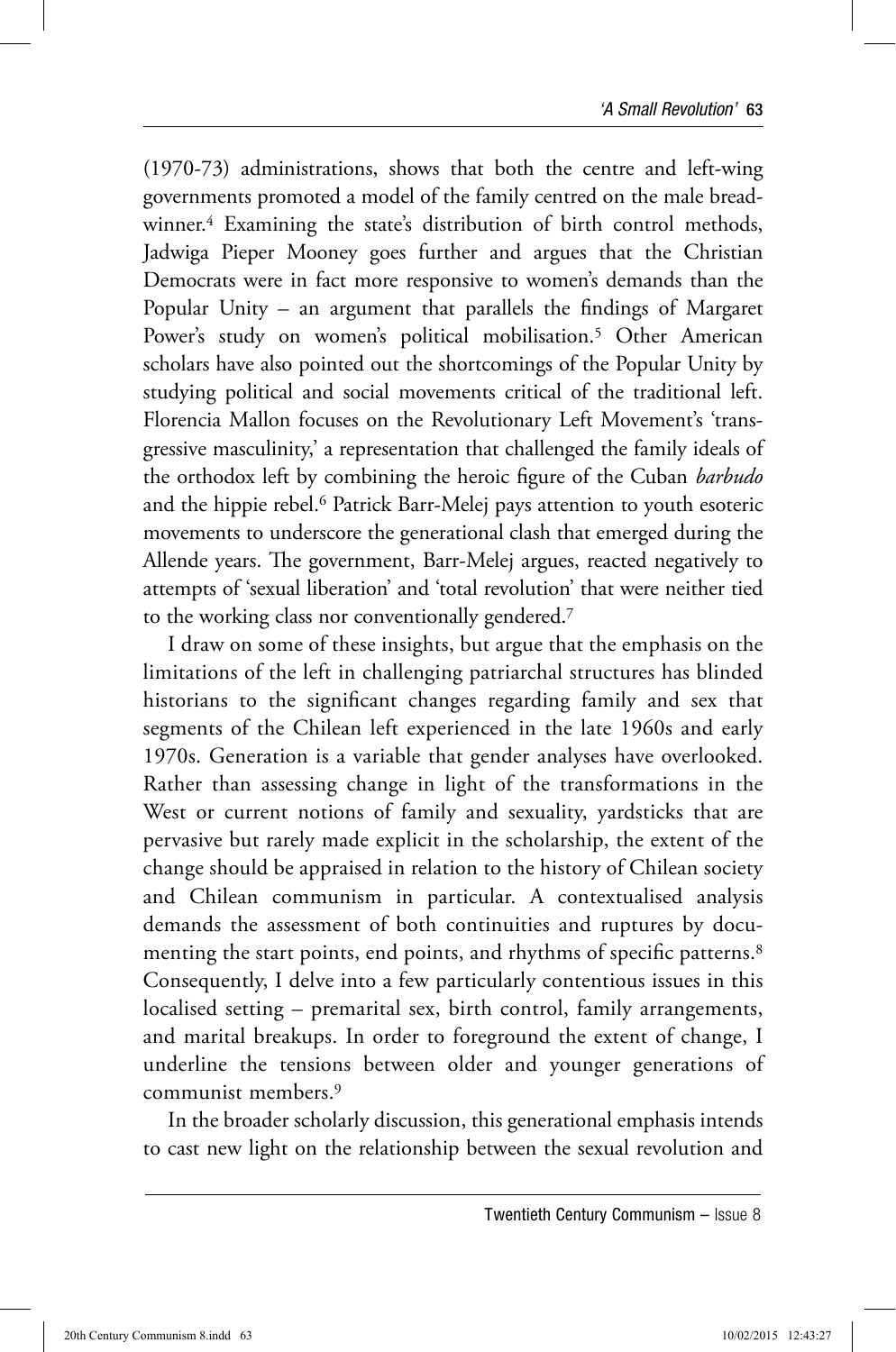the Latin American left during the 1960s and 1970s. Historians have emphasised the failure of the political left in addressing gender norms and sexual mores in a more innovative way. Allende's Chile and Castro's Cuba have become paradigmatic examples of how the left reinforced – rather than challenged – traditional family values.<sup>10</sup> Those who have studied new left groups sometimes offer a more nuanced view, but most scholars have tended to underline the strict norms that revolutionary clandestine activism imposed upon members – that is, political militancy took precedence over private desires  $-$  and the difficulties that these groups had in grappling with women's liberation and homosexuality.11 My contribution acknowledges the problematic articulation between the sexual and political revolutions, especially regarding gender equality and it provides ammunition for those scholars who emphasise overall change. More importantly, my piece calls attention to the shared cultural sensibilities of young left-wingers as a whole. Sexual revolution was not the exclusive province of the new left or the hippie movement, for the simple fact that the 1960s generation did not respect party boundaries. As Vania Markavian has recently argued, the labels 'orthodox left' and 'new left' are far from clear-cut categories by which to understand the cultural transformations of the Latin American left during these years.12 To understand the relationship between the old left and the different social and political movements that emerged in these years, historians need to start paying more attention to the counter-culture trends that shaped this entire generation.13

Chilean communism is an illuminating case study to understand the cultural transformation of the old left in Latin America. The Chilean case is particularly interesting because the PCCh's electoral success and subservience towards the Soviet Union made it an example within the communist world movement – an example to be used against the more heterodox communist parties of the region.<sup>14</sup> Yet, while the PCCh stood as one of the regional beacons of the orthodox left and upheld Stalinist notions of family and sexuality, the JJCC developed a rather tolerant attitude towards marital breakups, premarital sex, and birth control that rendered young communists more similar to their new left peers than to their old left parents. In the following pages, I bring this contradiction to the fore. The challenge is twofold: first, to delve into the conflicts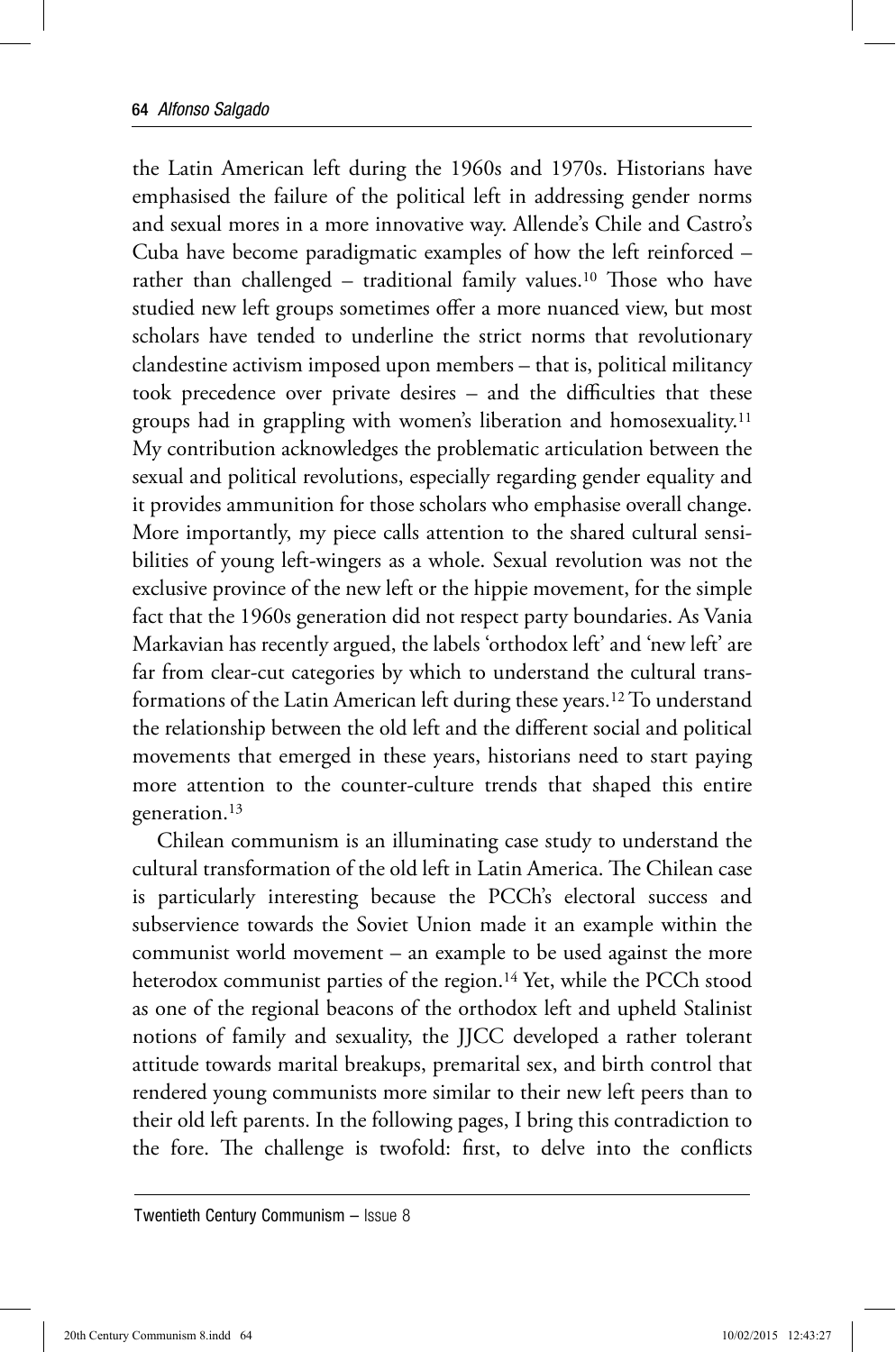between older and younger generations of members hidden beneath the monolithic image of a communist party and second, to understand the diverse sources of change in a rigidly hierarchical political organisation that decreed change from above.

To uncover the young communists' attitude towards family and sexual conventions, this article focuses mostly on *Ramona*, a youth-oriented magazine under the control of the JJCC. Significantly, some historians critical of the gender politics of the left have mentioned this magazine in passing, sometimes acknowledging in footnotes the magazine's openness towards topics such as sex.<sup>15</sup> The magazine, whose name pays tribute to one of the martyrs of the JJCC, appeared weekly between 29 October 1971 and 11 September 1973, publishing 98 issues of about 50 pages each. The magazine tried to break the boundaries that separated communist members from left-leaning people in order to reach a broader audience. The readership seems to have been relatively wide and socially diverse, although predominantly from urban areas. *Ramona* appealed to the youth by discussing popular culture (articles on music, television, and movies abound) and addressing controversial issues, such as sex and drugs. Politics also played an important role. *Ramona* supported several campaigns organised by the Popular Unity government, published a number of columns criticising the right and the ultra-left, and included interviews with communist candidates in periods of elections. The idea to publish this magazine came from the secretary general of the JJCC, Gladys Marín, and a generationally-defined, yet professionally-diverse, group of people willing to challenge the mores of the old guard and seduce its peers.<sup>16</sup> The magazine was staffed by young journalists and students from Universidad de Chile's School of Journalism; some of them, such as Patricia Politzer, wrote the most controversial articles on sexuality discussed below. Particularly important for the purposes of this analysis are the 'letters to the editor' sections, 'Manuel's Answers' and especially 'Only Ask... that here we answer even that' – a not-so-subtle allusion to sex.<sup>17</sup> Although at first the editor of 'Only Ask' discussed topics such as politics and sexuality in a somewhat theoretical register, the section soon became a public forum to share sentimental disappointments and request love advice.18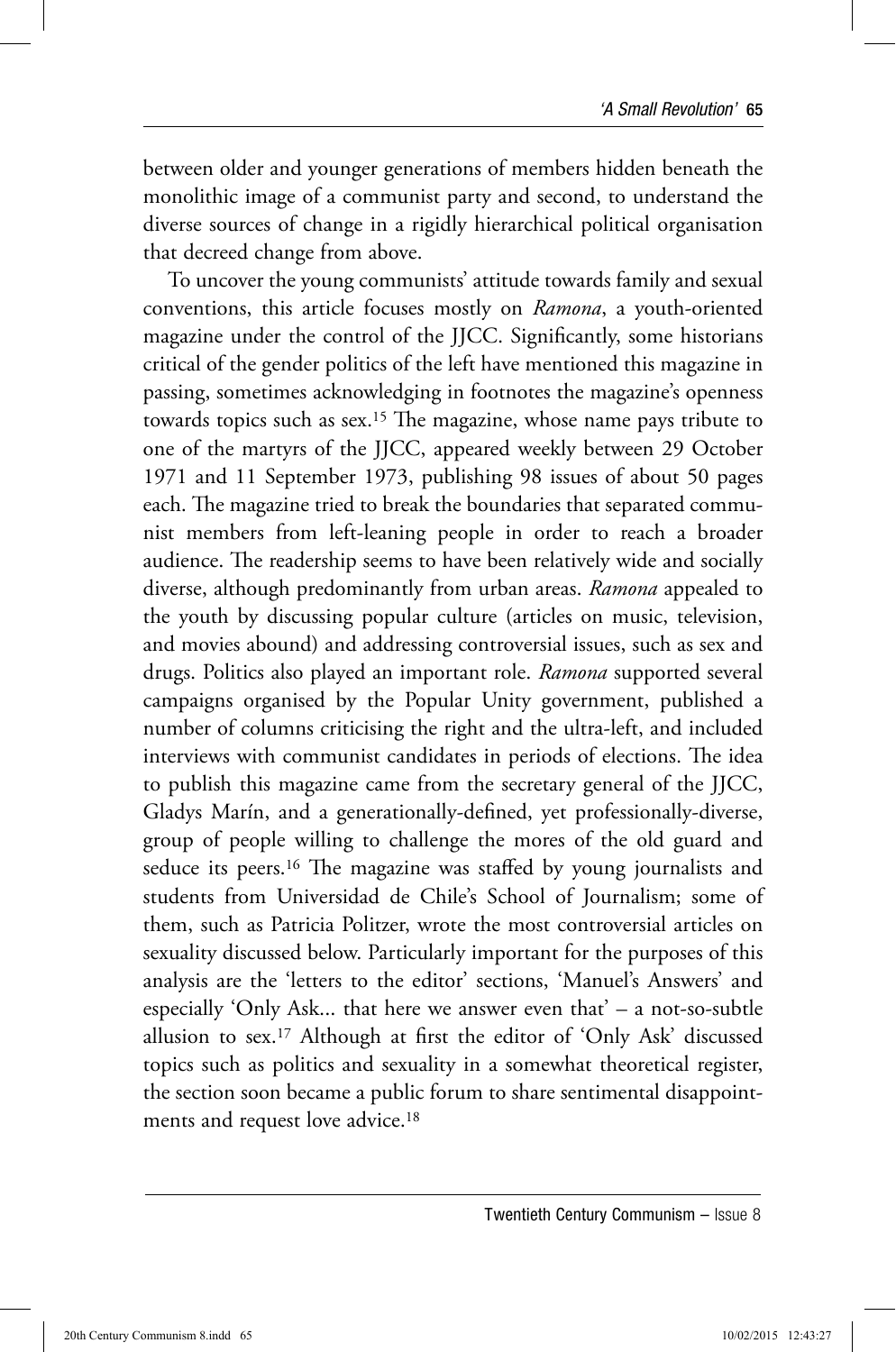#### Young Rebels: Pornography, Premarital Sex, and Birth Control

Sex was a taboo subject in Chile until the mid-1960s, when mass media began to draw attention to contraception, female sexuality, and premarital sex.19 Magazines played a key role in stimulating public discussion. *Paula*, a magazine that targeted women launched its first issue in 1967 with a controversial article titled 'Should I Take the Pill?' The magazine, which grouped open-minded middle-class journalists without strong ties to the left, answered positively.20 *Paula*'s provocative journalism prompted a more open discussion about female sexuality and forced Chile's traditional women's magazines, such as *Rosita* and *Eva*, to offer something more than the typical fashion, cooking, and parenting advice. Youth sexuality began to draw the attention of the public around the same time, although the discussion took a while to gain momentum. The most popular youth magazines of the 1960s, *Ritmo* and *Rincón Juvenil*, focused on popular music and fashion trends, only rarely addressing the issue of sexual relationships among young people. The appearance of new youth magazines in the early 1970s, such as *Ramona* and *Onda*, contributed to changing the landscape.21

Sex became an issue of public discussion in *Ramona*. An interview article called 'Sex at Three Speeds' reveals the generational dimensions involved, at least as imagined by young communists. The article delved into the changing female attitudes towards sex among three generations of women from the same family. The 83-year-old grandmother held the most conservative beliefs. However, she played a minor role in the interview as the conversation quickly turned into a debate between the 51-year-old mother and the 16-year-old daughter. The mother presented herself as an open-minded woman. She nevertheless believed that young people were not prepared to engage in sexual relationships. The daughter contradicted her mother. The interviewer played a mediating role, constantly pushing each participant's argument towards its logical conclusion: when the mother stressed the risks of pregnancies at a young age, the interviewer mentioned birth control methods; when the daughter argued that young women were both psychologically and physically prepared to have sex, the interviewer asked her whether she was in favour of 'free love' altogether. The participants did not reach a

Twentieth Century Communism – Issue 8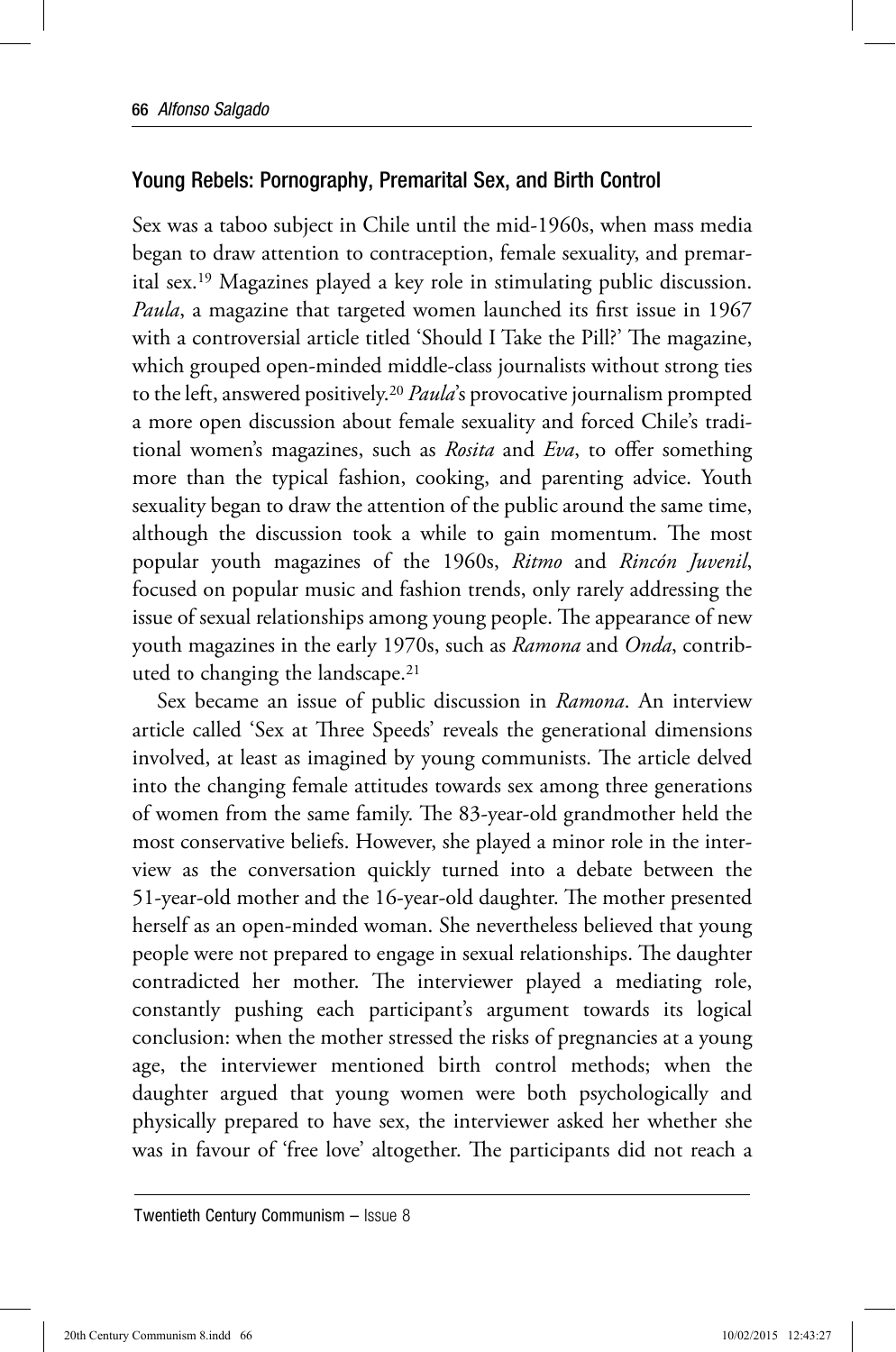consensus. Although the overall article tended to side with the daughter, the conclusion ventured a compromise: 'Maybe they are all exaggerating a bit – the old people with their acid criticism and the young people in their exaggerated liberalism.'22

Reluctant to look up to their parents, young Chileans turned instead to their European peers. The discussion on the trends of the 'sexual revolution' abroad figured prominently in *Ramona*.<sup>23</sup> Divided into a capitalist and a socialist camp, Germany attracted most attention. *Ramona* surely drew a line between menacing transformations in the West and positive improvements in the East. Nevertheless, the magazine's treatment of the sexual revolution abroad cannot be reduced to these Manichean terms. Under a Cold War rhetoric that denounced capitalism and praised socialism, young communists drew selective lessons from both camps. German psychologists and doctors from both sides were given the status of experts. One could even argue that, while rejecting many of the Western European sexual trends, the discursive explosion itself accentuated 'the incitement to talk about sex,' to paraphrase Foucault.<sup>24</sup> Indeed, communist graphic designers accompanied many of these articles with suggestive images.

Negotiating the boundaries of the permissible meant walking a fine line. This became particularly apparent in the controversies generated among communists of different generations by the publication of eroticised images of women. In its second issue, *Ramona* interviewed a showgirl and published a naked picture of her in the centrefold pages, which generated controversy in the PCCh.<sup>25</sup> 'The party's political commission summoned us,' young communist cadre Ernesto Ottone remembers in his 2014 memoirs:

We went with Gladys [Marín] as our standard bearer; we knew things looked bad. They began by praising our creativity, and then immediately asked us to "end the pornography," [arguing] that ours was a serious [political] party.'26

Interestingly, *Ramona* came up in oral-history interviews I conducted between 2011 and 2014 precisely due to the internal strife between the young and old guard. Two of my interviewees recalled the same incident

Twentieth Century Communism – Issue 8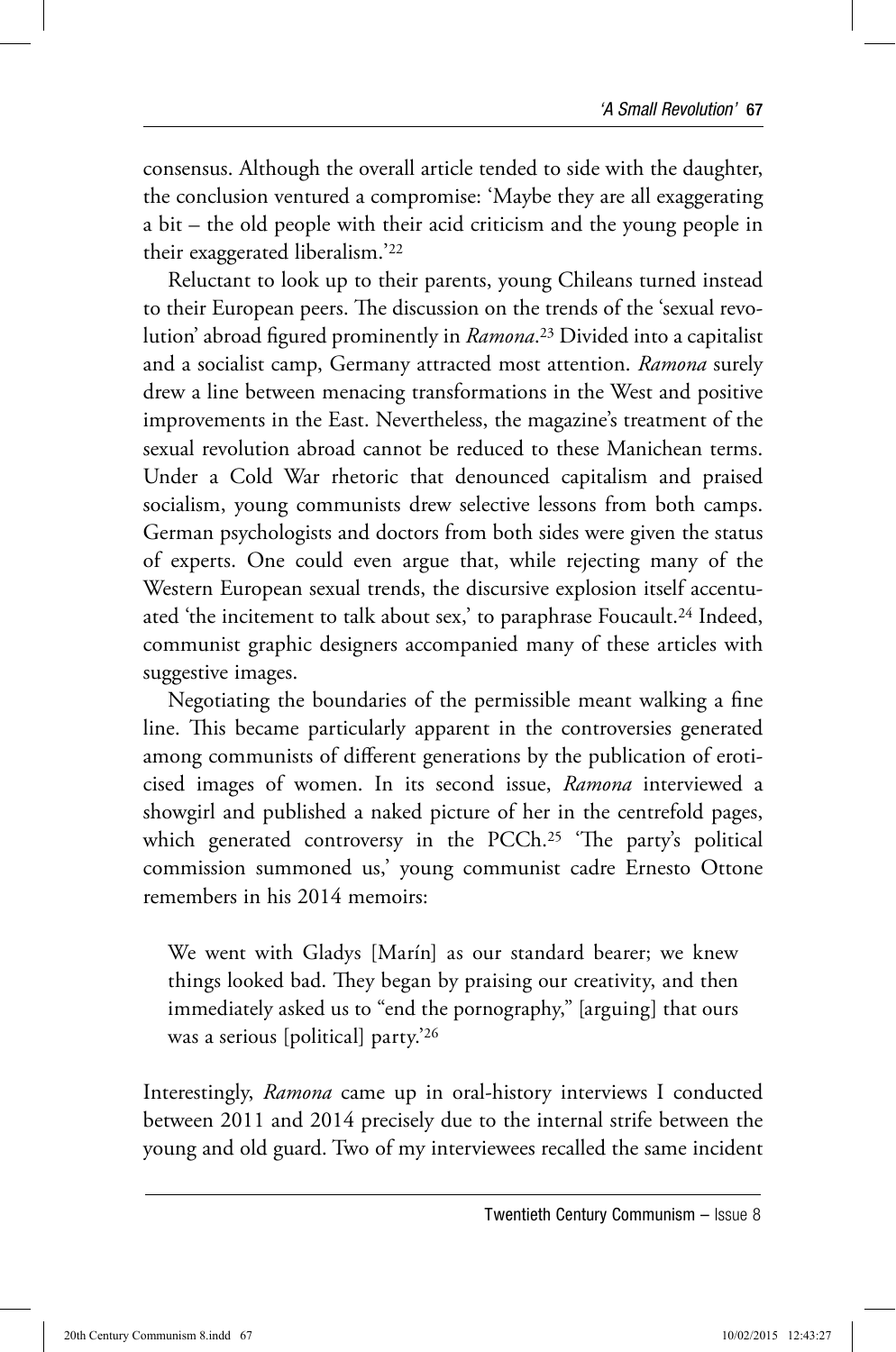narrated by Ottone – before he had published his memoirs – and used a strikingly similar language to speak about the controversy. Héctor, a young communist who had joined the JJCC in 1968, remembered that 'one time, *Ramona* interviewed a showgirl... And, in the centrefold pages, the magazine published a nude picture of her.' According to Héctor, 'the old Party members (*los viejos del Partido*) made a scandal out of this publication, and that happened in 1971, [or] 1972.' Héctor used this anecdote to illustrate the conservative stance ("*el pacatismo*") of the old guard on these issues.27 Boris, a young communist who came from a deeply committed communist family, spontaneously remembered the same incident when we were discussing the youth culture of the time: 'There was even a conflict because a naked woman once appeared in *Ramona*. Thus, well, this created a scandal, even within the Party.' I asked Boris whether the old communists were the ones scandalised by the picture and he concurred. According to him, older members 'would have preferred a *Ramona* that was youthful but old,' that is, young in its format and old in its content, with more of those boring interviews with political leaders. 'There was a struggle there, sometimes, and you had to try and break the siege because we said: "we are young, *huevón*, let's read something different."<sup>28</sup>

Communists had always used the ambivalent concept of pornography to denounce the bourgeois eroticisation of women and at the same time delimit the boundaries of sexual exposure. The line that divided 'sexual education' from 'pornography' was a particularly thin one in communist subculture, and the young communists of the time often crossed it when trying to redraw the boundaries of permissible speech. A 1971 letter to the editor of *Mayoría*, 'the magazine of the workers' edited by the Popular Unity, reveals the obstacles that open-minded, left-wing journalists encountered among their own constituency. In her letter, the reader argued that it was not only the political right who were to blame when it came to mass media 'exploiting sex and pornography.' According to her, left-wing tabloids such as *Clarín* and *Puro Chile* were also responsible. The reader took particular issue with the left-wing magazine *Onda*, which, like *Ramona*, was printed by the government editorial and targeted teenagers. *Ramona*, which at the time the reader sent her letter had only published a couple of issues, would surely have fallen in her list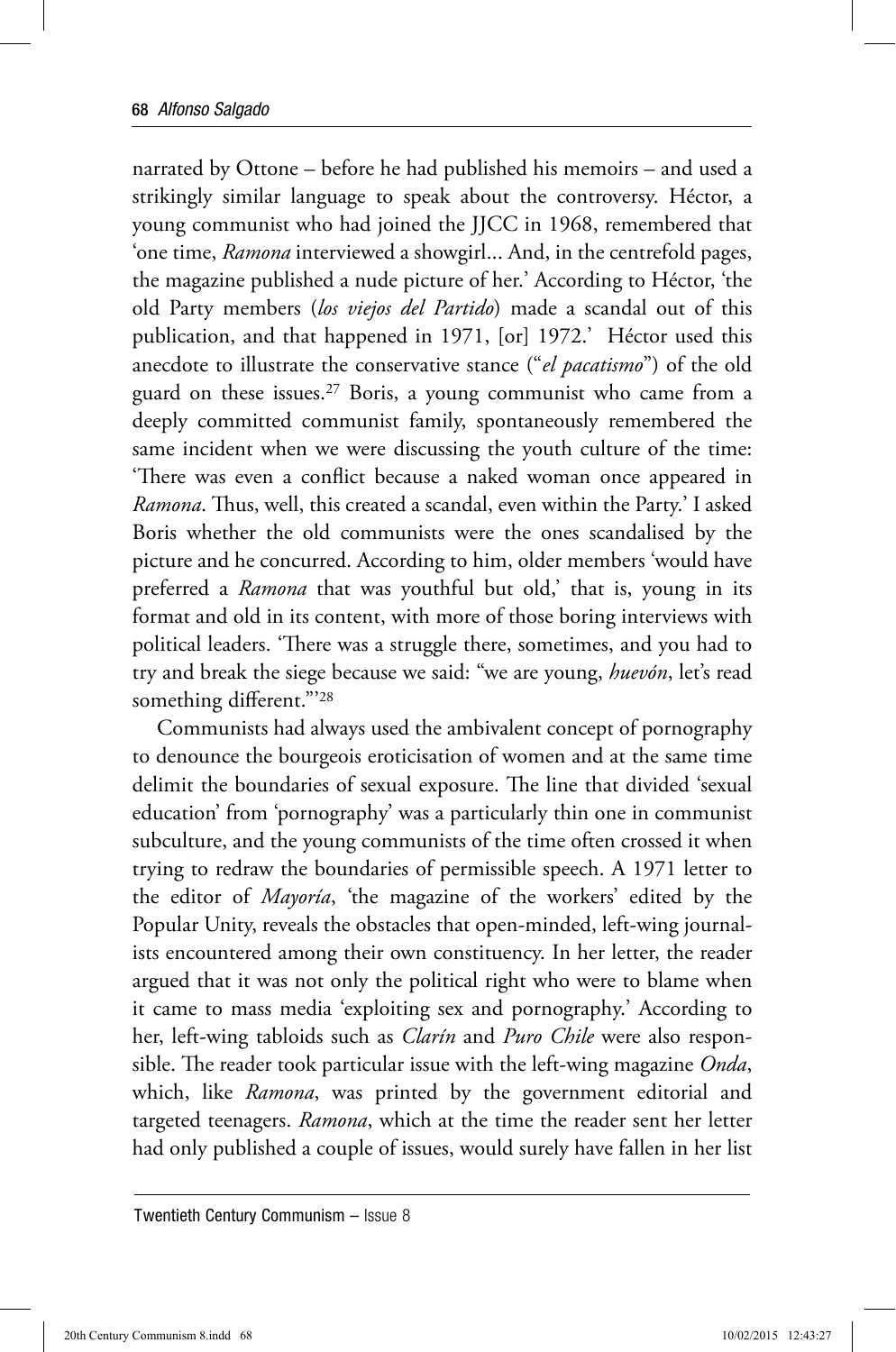had it already enjoyed the broad circulation it later did. The complaining reader of *Mayoría* was most likely a middle-aged communist sympathiser, if not a member. She referred to the PCCh as the most 'organised and mature' of the incumbent parties and hoped it could take control of these newspapers and magazines – paradoxically, the party indeed owned one of the papers she considered immoral. The editor of *Mayoría* explained to the reader that she was 'confusing two things. In our view, sexual education is very different from the pornographic utilisation of sex.'29

A similar controversy sparked in *Ramona*'s pages. In May 1972, a reader sent a letter complaining about the magazine's fixation with sex. He said he had noted an increasing tendency in *Ramona* and other magazines to address sexual topics, sometimes verging on pornography, and he argued against this trend: 'I believe that if our youth is to remain healthy, there should be no compromise on these topics. Nor should [the magazine] awaken the desire for obscenities and vulgarities under the pretext of "reporting."' In his response, the editor of the section 'Only Ask' admitted that sex had become a popular topic, discussed more and more often in *Ramona* and other magazines, but he did not consider this reprehensible. On the contrary, the editor believed that youth magazines had finally began to address the concerns of young people, who wanted to break the taboos and know more about sex. 'In our view,' the editor explained, 'information about sex is not merely permissible. We feel that is our duty to talk about it, to promote culture and raise consciousness about [the significance of] sexuality, so young people can experience love and eroticism in a freer way than ever before.'

The editor's long answer quoted the famous German sex educator Oswalt Kolle to support his viewpoint. It also drew on, and recommended the reading of, a handbook of sexuality recently published by the government's printing house Quimantú. By referring to these authoritative sources, the editor clearly distinguished sex education from pornography. The magazine endorsed the former and claimed to have nothing to do with the latter: 'There is no intention to publish pornography neither in this problem page nor in any other section of *Ramona*.' The following paragraphs expand on *Ramona*'s attempt to enlighten its readers about sex, stressing both its achievements and shortcomings.<sup>30</sup>

Homosexuality began to be discussed by young communists, leaving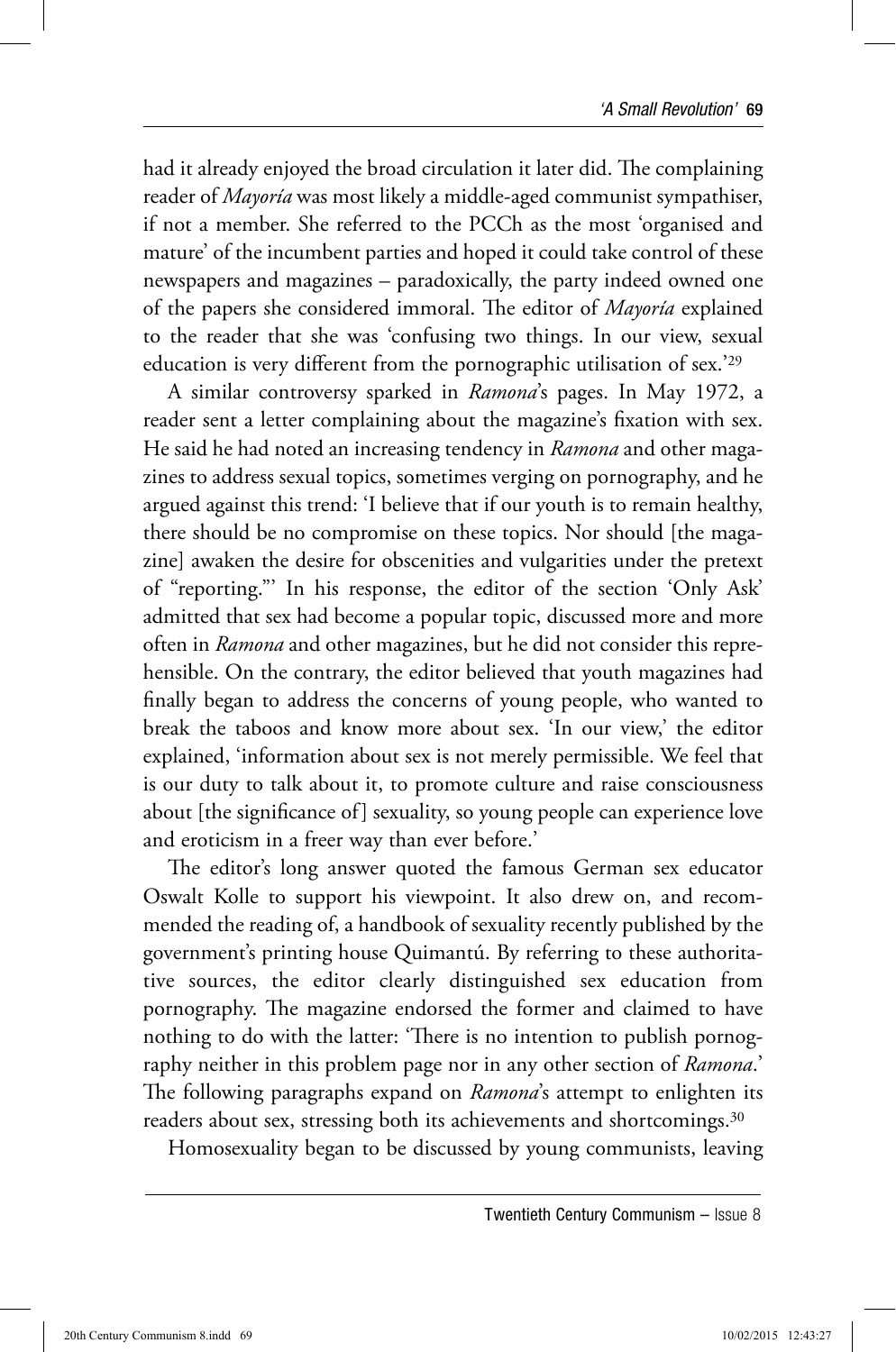the realm of vices to enter the domain of medical science, but the tendency to link homosexuality with pornography and depravation was still strong. Take for example *Ramona*'s article '48 Hours in Amsterdam.' A Chilean journalist visiting Amsterdam mentioned that sex shops abounded and he narrated his personal experience when entering one of them. It was full of pornographic books 'with the biggest depravations. Homosexuality and lesbianism in full-colour pictures.'31 Notwithstanding this and a few other examples, *Ramona* also contributed to the discussion of homosexuality in a different register. In October 1972, the magazine devoted three successive articles to homosexuality, motivated by the letter of a reader. The way this three-issue report addressed the topic contrasted with the language of the letter. The reader asked about homosexuality because he was negatively impressed 'by the amount of faggots [*maricas*] one can see in the streets, soda fountains, and cinemas.' *Ramona* gave the reader a well-documented response based on the scientific theories of American and German experts, using the opportunity to discuss the matter at length with its larger audience. The magazine began by acknowledging the difficulty of addressing homosexuality seriously due to the tendency to ridicule homosexuals or avoid the topic altogether. The first article explained that there existed three sexual tendencies: homosexuality, heterosexuality, and 'autosexuality.' The majority of men felt or practiced a combination of them. 'Homosexuality, therefore, is an issue of degree.' *Ramona* ventured an explanation of the 'problem' of homosexuality in the following two issues, relying on theories that underlined the lack of proper socialisation in a healthy family environment. These pseudo-scientific articles, written from a hetero-normative viewpoint, make the limits of the young communists' sexual revolution apparent.32

Premarital sex, a common yet rarely acknowledged practice in twentieth-century Chile, was one of the most original themes discussed in *Ramona*. Communists had surely engaged in premarital sex even during the most virtuous periods of 'communist morality,' but the party had not publicly commented, much less defended, this libertine attitude before. Of special interest here is a 1969 interview that the PCCh's secretary general, Luis Corvalán, gave to the communist daily *El Siglo* in a special issue dedicated to the youth. His young interviewer posed the following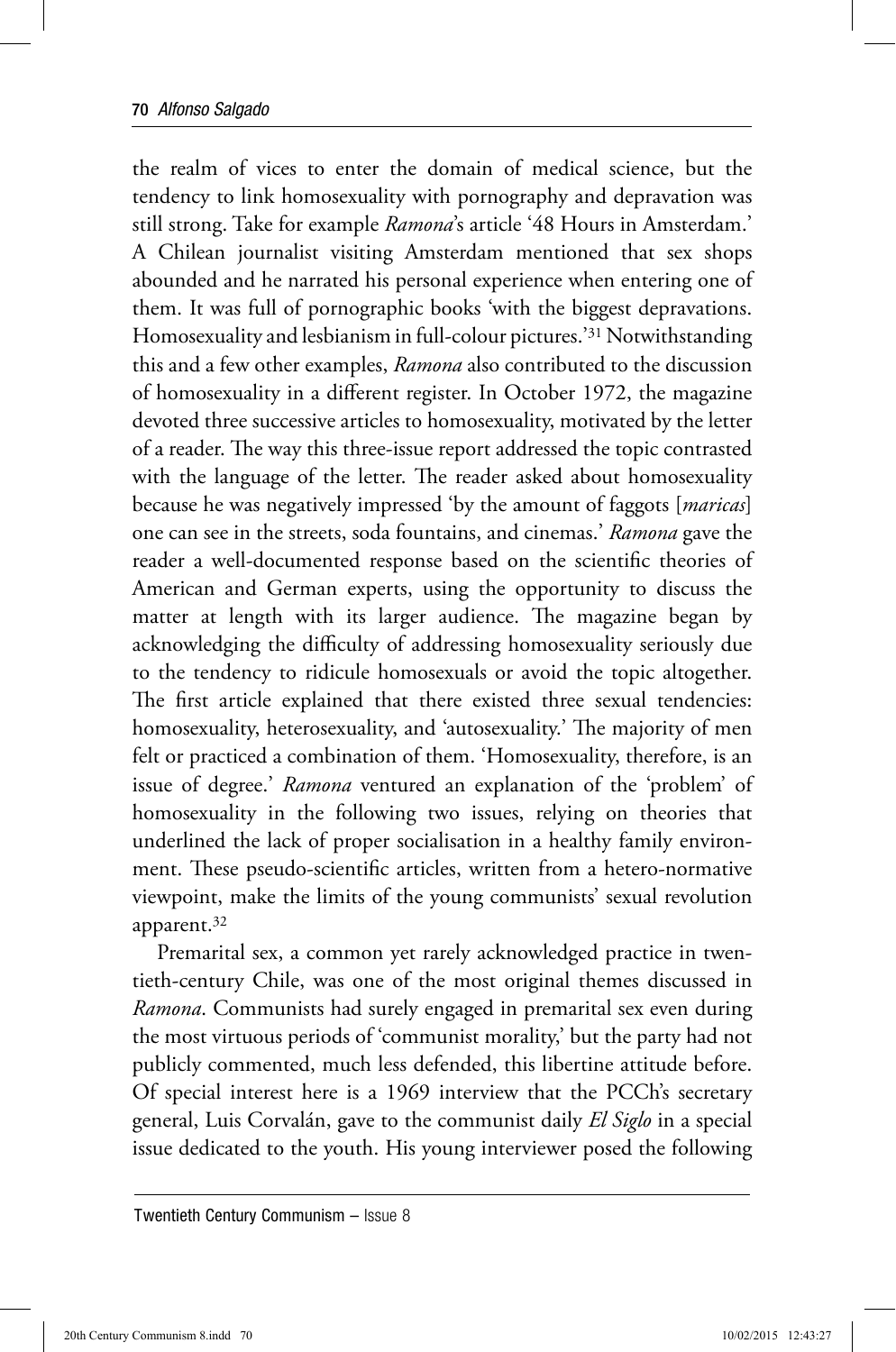question: 'Do you agree with premarital relationships between young people?' A question to which Corvalán answered: 'Yes, on the understanding that these relationships take place within the framework of a healthy morality, based on love, and with the necessary precautions to avoid any complications.' Leaving aside the degree of conservatism one may read in Corvalán's words, this is a telling excerpt because it shows the interest of young communists in discussing the topic. Indeed, it was the JJCC interviewer who posed the question in the official party press and forced the secretary general of the PCCh to state his opinion on this rarely commented subject.<sup>33</sup>

Depicting premarital sex as 'a pronounced youth tendency' in Chile as well as abroad, young communists began to address the issue openly and made it a topic of public discussion among communists of different generations.34 To a certain extent, this emphasis responded to the demands of the audience. The loss of virginity was a topic that concerned, and sometimes tormented, young readers of the magazine. Two letters published in 'Only Ask' speak to the frustrations some of them had in satisfying their emotional needs and sexual desires. A 22-year-old communist had unsuccessfully tried to have sex with many women, 'decent ones and whores,' but he had been unable to perform the sexual act. An 18-year-old communist reader lamented his own problems in another letter. He had fallen in love many times, but he had never had a girlfriend or a sexual relationship, for he was too shy and had an inferiority complex. He concluded: 'I am very miserable, for I spend most of my time analysing and criticising myself, which has led me to think about killing myself and even imagining I am a homosexual.' The editor of *Ramona*'s 'Only Ask' section gave these readers reassuring responses and a few tips to cope with their complexes. 35

*Ramona* promoted not only the discussion about, but also the practice of, premarital sex. It did so, nevertheless, indirectly and somewhat timidly. In an issue published in May 1972, the magazine transcribed a lively discussion on love and sex among high school students – all of whom seem to have been left-wingers. 'I agree with premarital sexual relationships among young people as long as they are psychologically prepared for them,' the first student said. The following students uttered similar statements, though gendered discrepancies factored in the discus-

Twentieth Century Communism – Issue 8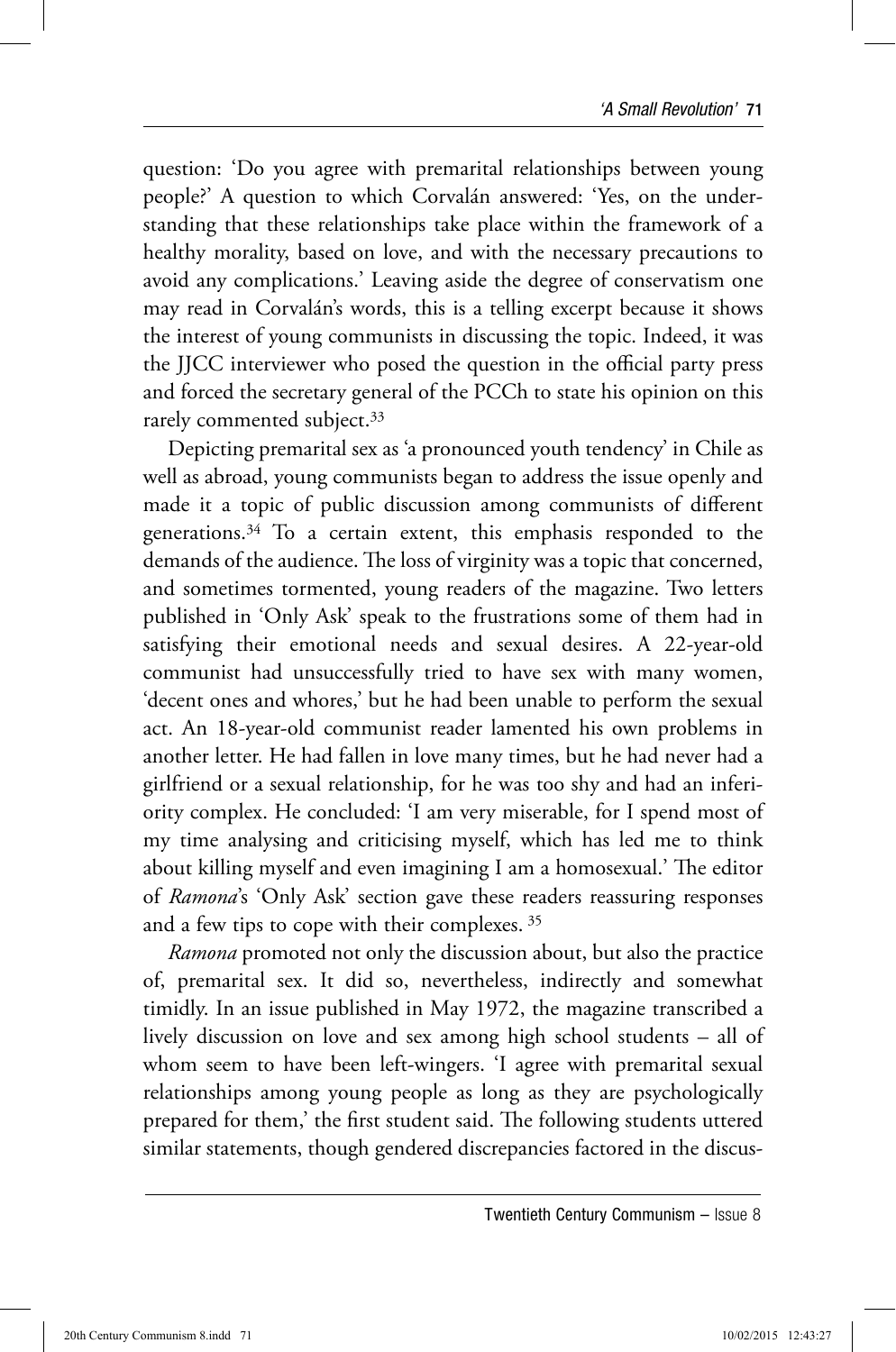sion – as a rule, the young women involved in this discussion tended to be more sceptic than their male peers about the benefits of premarital sex. In a July 1972 article devoted to parents facing their children's newly acquired sexual freedom, the magazine employed the expert voice of a psychologist from a West German university to advance its arguments. Rather than building obstacles to prevent premarital sex, parents had to acknowledge and allow 'what was already happening,' the German psychologist argued. The two journalistic pieces herein discussed approached premarital sex defensively and ended with conservative twists. Grappling with the contradictions between their physical needs and their status as dependent adolescents, the high school students ended their discussion praising the 'sublimation of sexual activity' for revolutionary ideals. The final words of the German psychologist encouraged parents to educate their children 'to reject sex without love, just like today they reject love without sex.'36

The most audacious articles seem to have been written by journalists with less formal links to the party. Patricia Politzer, for example, discussed the problems many young couples experienced when trying to take their loving relationship to the next level. Drawing upon the opinion of sexologists, she explained that 'making out' was a pleasant yet only temporary phase and that it should not preclude couples from engaging in what they wanted and needed  $-$  sex.<sup>37</sup> Something closer to an editorial opinion on premarital sex can be found in the section 'Only Ask.' The following debate is illustrative. A mother asked the magazine for advice to help her develop a trusting relationship with her daughter, who was enjoying her youth by dating men and going out with friends. The key, the editor of this section explained, lay in understanding the time they lived in and respecting her daughter's privacy. The editor addressed the issue of premarital sex explicitly and even linked it to political awareness: 'the tendency among the most conscious youth is to experience love in all of its dimensions before getting married.' Parents should not create a scandal when they learn their daughters are having sex, nor condemn them for what is not condemnable. The editor's response elicited a reply from a self-declared left-wing educator. Paraphrasing Lenin, the educator accused the editor of implying 'that "even that" [i.e., sex] can be done with the same rashness with which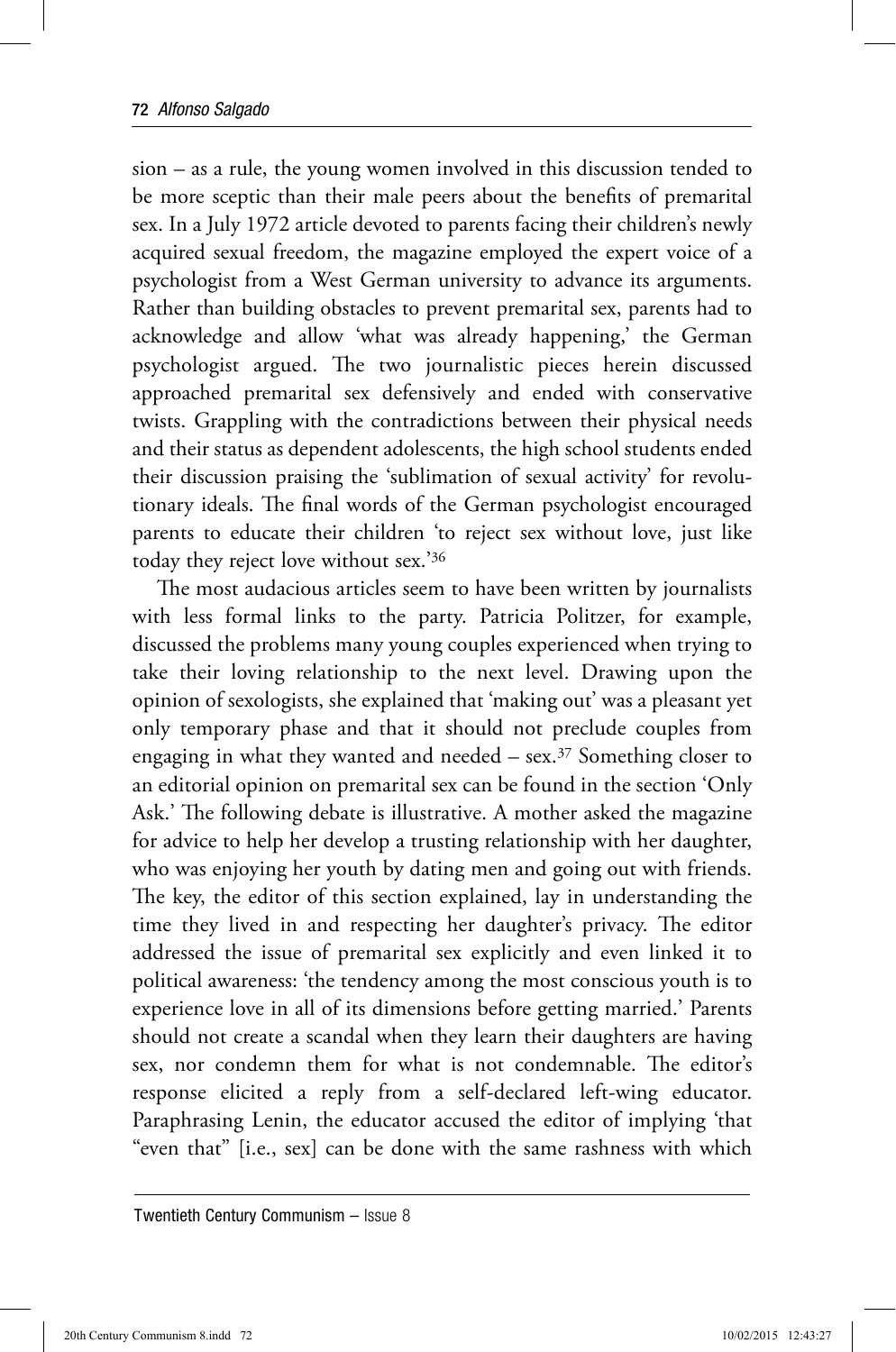"one drinks a glass of water." In his response, the editor clarified the magazine's stance:

we favour a more open attitude towards sex. More information, less prejudices, and a freer and calmer attitude, which would provide sexual solutions for sexual problems. Honestly, we do not see in this position the slightest defence of licentiousness or sexual laxity. We are not promoting sexual terrorism. We just want to produce a small revolution.38

Birth control played a significant role in the young communists' selfstyled revolution. Communists had traditionally had a difficult time endorsing birth control – Lenin's famous critique of 'Neo-Malthusianism' set the line. The U.S. funding of family planning programs in the Third World made birth control an even more problematic issue during the 1960s. In Chile, birth control methods began to be widely distributed during the Frei administration (1964-1970), which carried out family planning programs thanks to the links it established with Chilean doctors and foreign foundations.<sup>39</sup> A public discussion on family planning and birth control began to take form. In the context of this broader national debate, communist doctors tried to persuade the PCCh to amend its negative stance on family planning and birth control. Doctor Tegualda Monreal repeated for the communist daily *El Siglo* the argument she had advanced in her influential academic pieces. She explained that birth control methods should be made easily available to the population in order to decrease the number of unsafe induced abortions and maternal mortality. She also participated in a 1967 forum organised by the Female National Commission of the PCCh, where she claimed that every woman had the right to decide the number of children she wanted to have – a statement that young communist leader Gladys Marín backed.40 In *Principios*, the theoretical magazine published by the central committee of the PCCh, Doctor Hernán Sanhueza called to reopen the party debate on family planning, arguing that proletarian women demanded birth control methods.<sup>41</sup> These doctors were moderately successful in reopening the debate in the late 1960s and there is evidence that some party leaders assumed a more flexible attitude in this

Twentieth Century Communism – Issue 8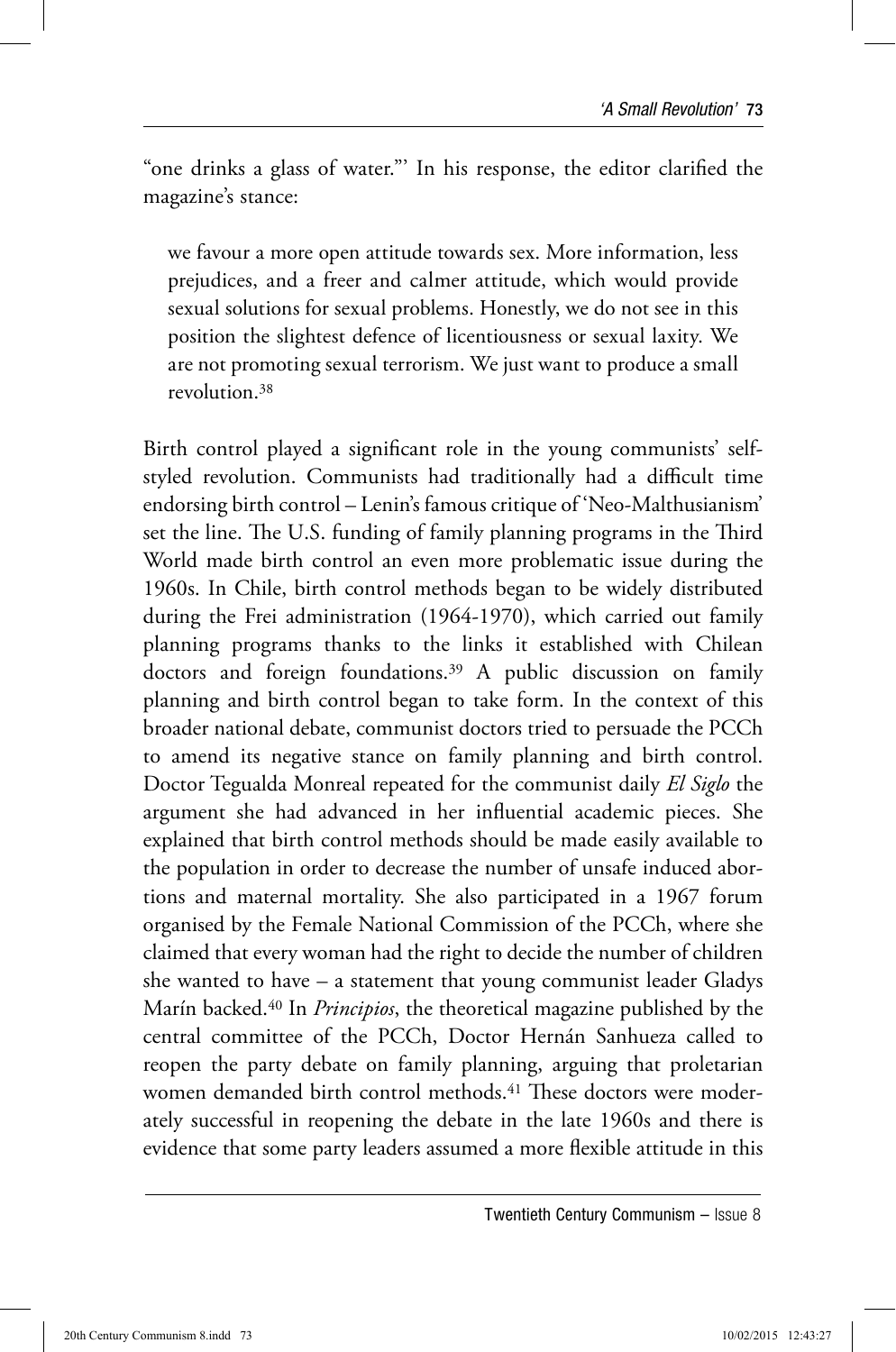conjuncture.42 Unfortunately, the fact that the physician leading the family planning crusade, Doctor Benjamín Viel, publicly campaigned for the right-wing candidate Jorge Alessandri in the 1970 presidential election, proved critical to the Allende administration's decision not to prioritise family planning programs.

Without referring to the American-sponsored concept of 'family planning,' birth control resurfaced in the pages of *Ramona* during the Allende years. While older citizens were still discussing whether family planning was desirable among married couples, young communists succeeded in introducing the topic of birth control among its young readership when discussing premarital sex. One of the most significant contributions of this magazine to the young communists' sexual revolution was a fiveissue report on birth control provocatively titled 'How to have a boyfriend without getting pregnant?' The report's purported mission was merely 'to inform the magazine's young readers of the birth control methods' at their disposal. The arguments the magazine employed to present this report to the broader Chilean community were very similar to those discussed above.

'Premarital relationships are no longer an exception,' said the lead of the first article in its defence. The article proceeded then to link unwanted pregnancies with risky clandestine abortions, therefore making birth control methods seem a lesser evil. The strongest  $-$  yet still mild – political intervention was reserved for the subhead of the last article. It explained that 'some people believe that a youth magazine like *Ramona* should not address these topics because it encourages young people to engage in premarital sexual relationships. We believe that this argument is wrong, and that the ones who employ it are very distant from young people. We did not tell young people to make love before getting married; they DO IT, and without even asking for our opinion. Consequently, and since *Ramona* is a magazine dedicated to young people, we have the obligation to inform them of birth control methods, which will prevent them from having to visit a midwife to solve the problem of an unwanted pregnancy.' As this statement makes clear, the magazine still addressed the topic defensively.43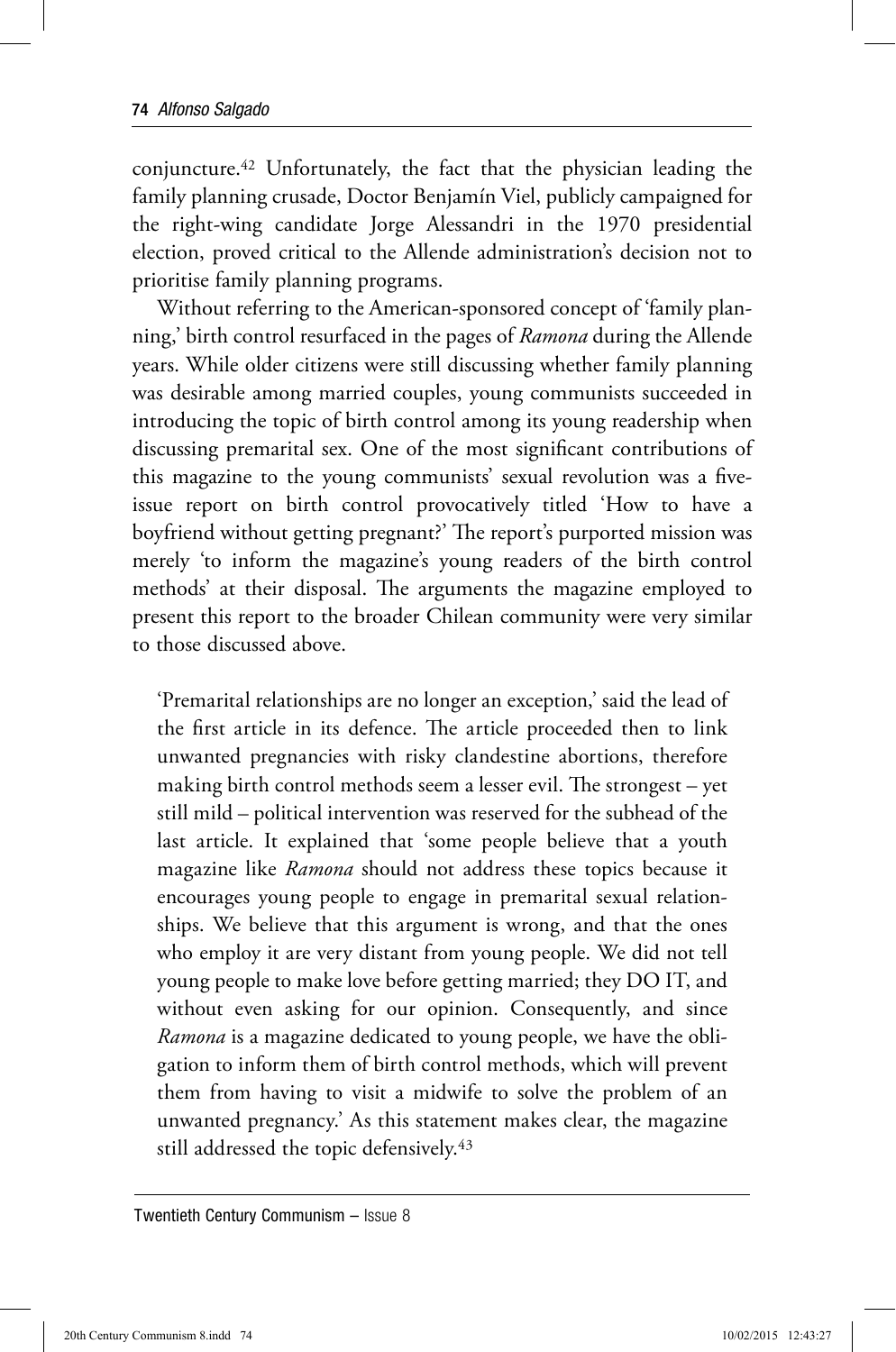The most interesting tactical innovation in this revolutionary struggle for premarital sex and birth control lay not in the consciously political phrases sprinkled in the report, but in the eminently technical nature of the piece. The report can be considered 'technical' in the sense that it dealt mostly with medical issues and relied on the expertise of Doctor Lucía López, head of the maternity section of the Health National Service. Published throughout April 1973, each article of this five-issue report devoted between three and four pages to discussing different birth control methods, such as contraceptive pills (4 April), intrauterine devices (10 April), traditional methods (17 April), and male contraceptives (24 April). Most likely written by the aforementioned journalist Patricia Politzer, these medico-journalistic articles had women as their main target and were written in an overtly didactic format, following a simple, almost catechistical pattern of questions and answers. The questions ranged from 'what is a birth control pill?' and 'where can one get the pill?' to 'does the pill affect the sexual act?' and 'is it true that the pill makes one fat?' This five-issue report, a medical intervention in the Chilean body politic, reflected the confluence of young readers demanding information to practice safe sex and left-leaning professionals (journalists, doctors, and psychologists) promoting voluntary motherhood.

The discussion on abortion reveals some of the limits of the young communists' revolution. In Chile, the topic of abortion was brought to public discussion in 1969, when a congressman from a centrist party presented a bill to legalise abortion. The topic received some national attention in the early 1970s, before the bill was buried. The women's magazine *Paula* interviewed doctors, legislators, and even priests on the matter. In an interview in *Paula*, the communist doctor Tegualda Monreal supported the bill. This women's magazine also invited the general public to contribute by sending letters. The contributions of the readers reflected a diversity of views on the topic.<sup>44</sup>

Whereas *Paula* seems to have been campaigning for abortion rights, *Ramona* treated legalisation with ambivalence. *Ramona* used the trope of risky abortions to advance the cause of birth control, but it only published a couple of articles on abortion itself. Published on 22 February 1972, the first of them included a section on the topic of legalisation. The journalist did not openly take sides but she commented

Twentieth Century Communism – Issue 8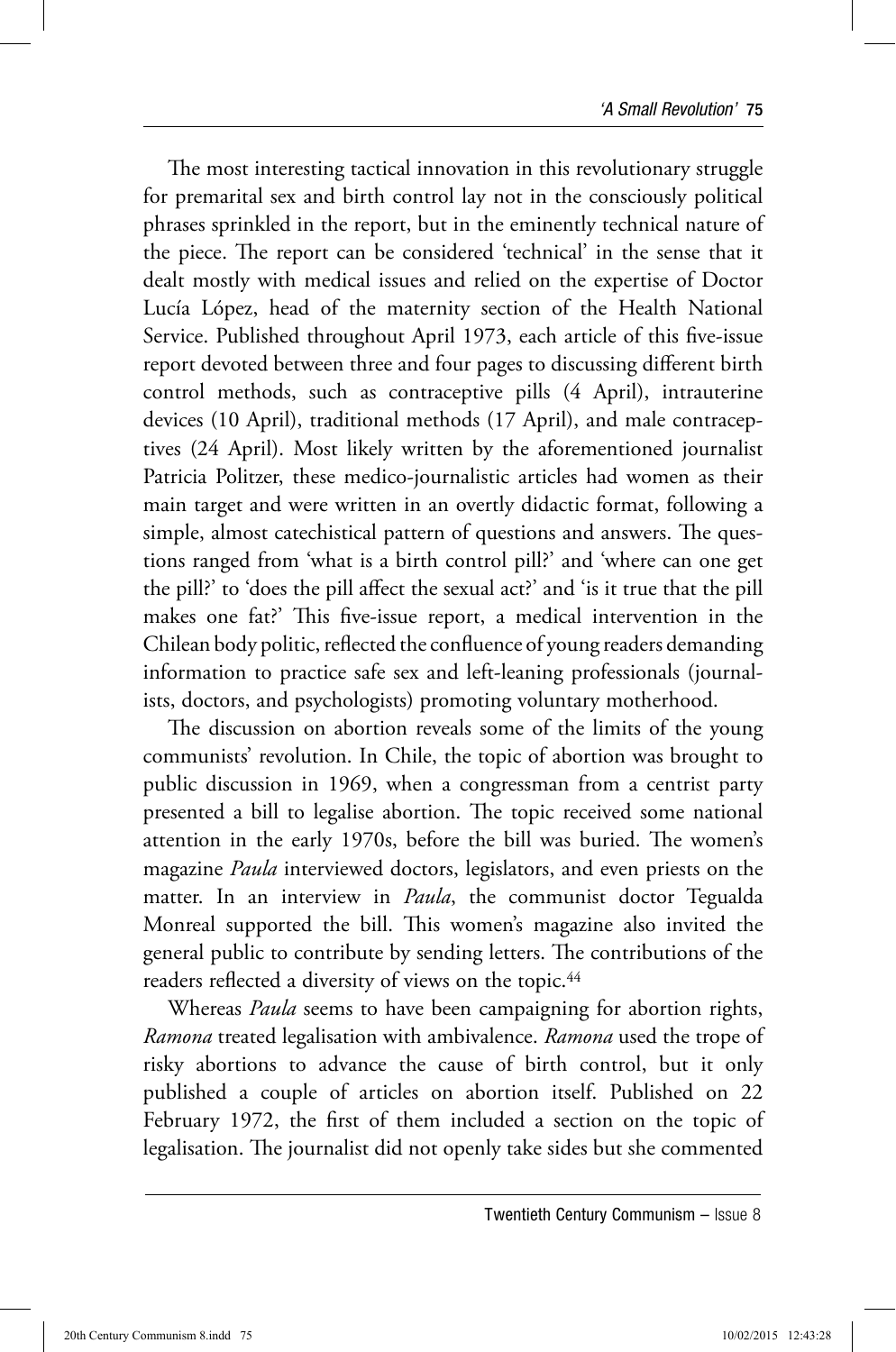that several First World countries and 'all the socialist countries' had already legalised abortion. Furthermore, the journalist finished her article by quoting a doctor who was a staunch supporter of legalisation. This piece was followed by the publication of a reader's letter on 4 April 1972. *Ramona* decided to publish this somewhat long letter in a special section of the magazine considering it a direct and harrowing testimony about the risks of abortion. The reader's girlfriend had gotten pregnant with his baby. She tried to terminate the pregnancy and ended up tragically dead. The boyfriend advised other readers not to make the same mistake. *Ramona*'s subsequent silence on the issue of legalising abortion speaks for itself<sup>45</sup>

## Communist Couples: Monogamy, Love, and Marital Breakups

The PCCh had traditionally supported family life, but it had a somewhat ambivalent attitude towards the institution of marriage.46 Communists denounced the bourgeois family ideal because it subordinated women to men and allowed male extramarital relationships behind the moralistic façade of marriage. Yet far from debunking the monogamous ideal altogether, communists promoted its historical realisation. The party sanctioned loving and violence-free conjugal relationships among its members. A communist was not only supposed to be a revolutionary in the street, but also a good spouse and parent at home. Or, as the statutes put it, a communist had to 'stick to the principles of communist morality in his or her public and private life, watch over the proper education of his or her children, [and] be an example at home and a good comrade with neighbours and co-workers.<sup>'47</sup> Communist understandings of family revealed its more conservative aspects when coping with gender and generational tensions. Family relationships were supposed to be harmonious and contribute to the socialist cause, for societies were divided along class lines, rather than age or gender ones. The party tried to promote a greater degree of gender equality through the integration of women into the labour force but it paid little attention to gender equality at home. Alongside the well-studied representations of women as workers and activists, the communist press was plagued with articles that addressed women as housewives.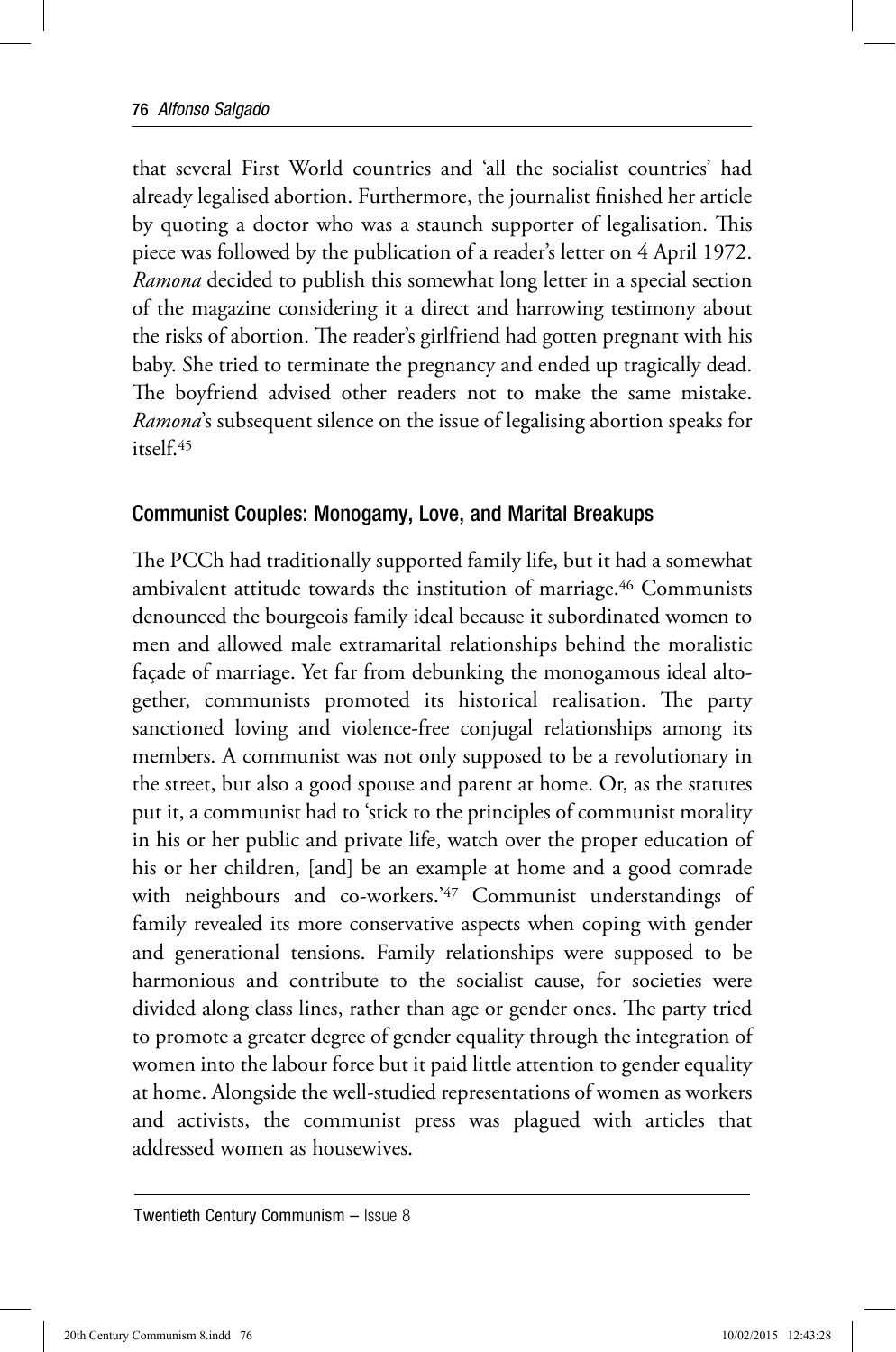Relationships among older communist couples remained within a patriarchal framework. This can be glimpsed in the 1969 interview that secretary general Luis Corvalán gave to the communist daily *El Siglo*. In a section headed 'Father, Husband, and "Uncle,"' the journalist described Corvalán as a caring father and loving husband. Interviewed at home, Corvalán sometimes let his wife speak for him about these matters. When the journalist asked him whether he considered himself a good husband, Corvalán redirected the question to his wife, who answered: 'We have been married for twenty-two years. And, I would marry Lucho [Corvalán] again.' Yet, an interesting section headed 'Is there collective leadership in the PC[Ch]? And at home?' suggests that party leaders had problems addressing the negotiation of gender roles. After discussing the obscure decision-making process of the party, the young journalist asked Corvalán who was in charge at home: 'you or your *compañera*?' Corvalán said that it depended on the matter and explained that even their sevenyear-old daughter made some family decisions. At this moment, Corvalán's wife interrupted him and jokingly complained that everyone knew that Corvalán was the head of the house, his small size notwithstanding. It seems that the Leninist principle of 'collective leadership,' to use the words of the journalist, eluded communists in both the party and the home.<sup>48</sup>

During these years, family became a particularly sensitive matter because it was believed that worldwide trends were challenging its primacy. The letters to the section 'Only Ask' lay bare the anxieties these issues awakened among young readers. They also render evident the young communists' defence of the family ideal vis-à-vis individualistic and communitarian alternatives. Alicia Gómez noticed in her 1972 letter that people in developed countries were seeking new living arrangements. Some lived in hippie communes sharing sexual partners and children, others preferred to remain single. She declared herself troubled by these social developments and asked: 'Do you think that the family, the couple, will disappear?' In his answer, the editor of the section 'Only Ask' pointed out that some Chileans were already dreaming of having their own harem or going from one bed to the other. In capitalist societies, the editor explained, some had tried experiments like those mentioned in the letter. According to him, this was merely 'escapism.' In

Twentieth Century Communism – Issue 8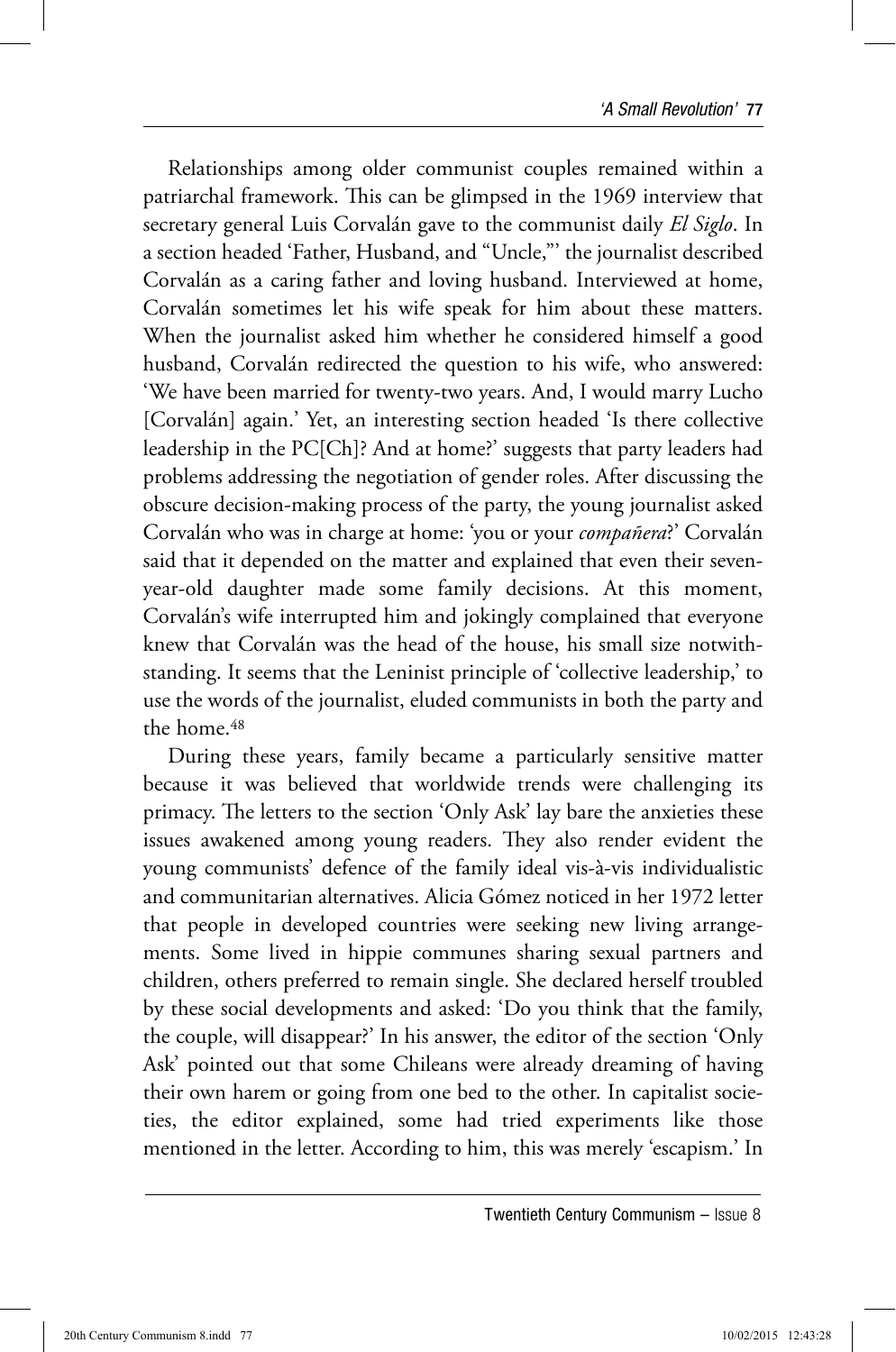contrast, the socialist countries were setting a positive model. Family had not disappeared in the Soviet Union. It was becoming a more equalitarian and liberating institution. 'Under the current conditions,' the editor concluded, 'it seems that there is no better life system than a man and a woman living together, having kids, being friends, and trying to make their relationship as lively as they both are individually.' The editor acknowledged that many couples failed, but he added: 'there are also ones that do function. And, this makes the effort worthy.'49

Other answers by the editor of *Ramona*'s 'Only Ask' reveal the nuances of the young communists' understanding of monogamy and love. In a letter published in June 1973, a young left-leaning woman asked for advice. She had been in a relationship with a left-leaning man from another city for almost a year and a half. Her boyfriend was nice and considerate, but she was not sure whether she really loved him. She had recently met another man and started a secret, simultaneous relationship. The second boyfriend was feeling ready for something more serious, but she was uncertain whether she wanted to commit further. In his response, the editor of the section 'Only Ask' pointed out that she seemed to love both men, but neither of them enough to have 'a special, exclusive, rich, and profound relationship to not need any other affairs.' The editor gave her a piece of advice that, he said, 'could sound a little weird: do not decide yet. Give yourself some time and get the urgency to define your sentimental issues off your mind.' He was not encouraging parallel relationships. The girl already had them. She now had to proceed slowly, 'letting the events take place by themselves. And, when you find yourself connected to one of the two young men, when you have the sensation that that person is all you need, only then should you make a formal decision.' The editor was not giving up on the communist ideal of monogamous love: 'the time for exclusive love will come to you,' he finished by saying.<sup>50</sup>

The attitude of younger communists towards the institution of marriage remained fraught with ambivalence. *Ramona* tried to adapt the institution of marriage to the new, more equalitarian times. Published on 16 January 1973, 'Is It Worth Getting Married?' began by acknowledging the paradox: infidelities and breakups showed that the institution of marriage had not been successful, but people continued to get married. In a section called 'Shattered Homes,' the article included 'three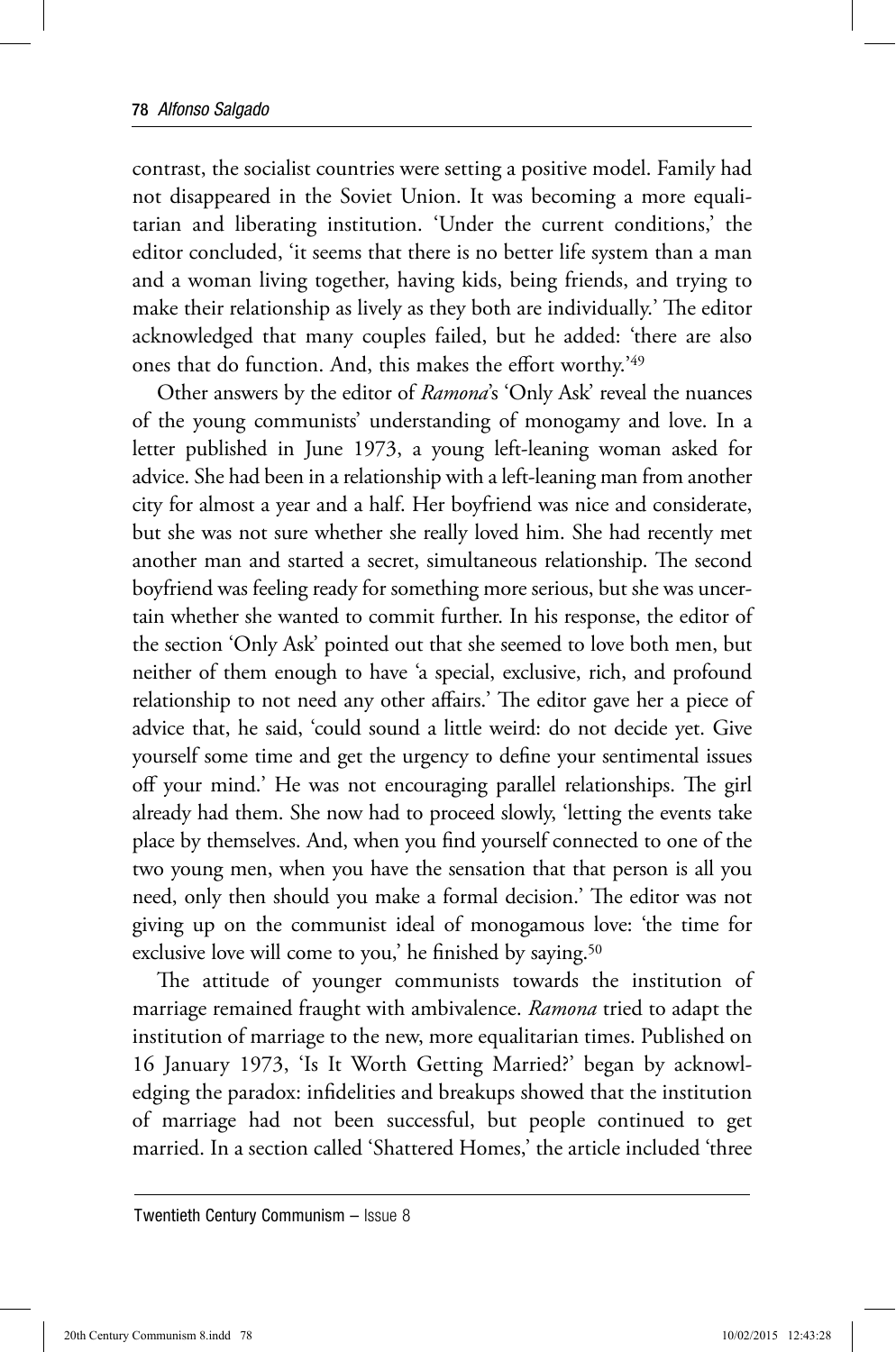dramatic testimonies on marital failures. It is the word of young people who have suffered in their own flesh the impact of this problem.' The solution lay not in rejecting marriage but in developing a different approach which, following contemporary psychologists and sociologists, the journalist termed 'open contract.' This notion did not weaken rights or responsibilities. It departed from traditional marriage in demanding a greater degree of communication between the couple, more space for each to have an independent life, and a flexible understanding of their roles. As this and other articles suggest, the youth wing of the party defended the family while attempting to redefine its most traditional elements<sup>51</sup>

In Chile's somewhat conservative context, marital failures were one of the most problematic issues. In contrast to other Latin American countries, Chile did not even have a proper divorce law, relying instead on marriage annulment as the sole legal solution. Marital breakups were a sensitive matter for Chilean communists, too. Although the PCCh could embrace the idea of legislating on divorce in theory, in practice the party tried to prevent marital breakups among its members at all costs. The endurance of some conservative beliefs among old communists is particularly apparent in the aforementioned 1969 interview that Corvalán gave to the communist daily *El Siglo*. His young interviewer brought up the topic of 'morality,' and asked: 'Don't you think that in this matter the communists are, or may appear, a little conservative [*pacatos*]?' Corvalán explained, first, that the party had no intention of making angels out of militants. He added 'that without falling into Puritanisms [sic], the Party takes great care in avoiding, to the extent possible, the breakup of marriages… Perhaps this is why we may seem, to some people, a little conservative.' Revealingly enough, it was Corvalán who chose to illustrate the PCCh's moral stance by discussing the way in which the party dealt with the problem of marital breakdown. Corvalán took pride in the party's attempt to prevent breakups and stressed this idea in a special issue dedicated to the youth.52

The letters sent to 'Only Ask' reveal the anxieties marital failure awakened among young readers and the editor's responses allow us to examine the nuances of the JJCC's stance. A letter published in June 1973 is illustrative. The author of the letter, a 21-year-old communist man who held

Twentieth Century Communism – Issue 8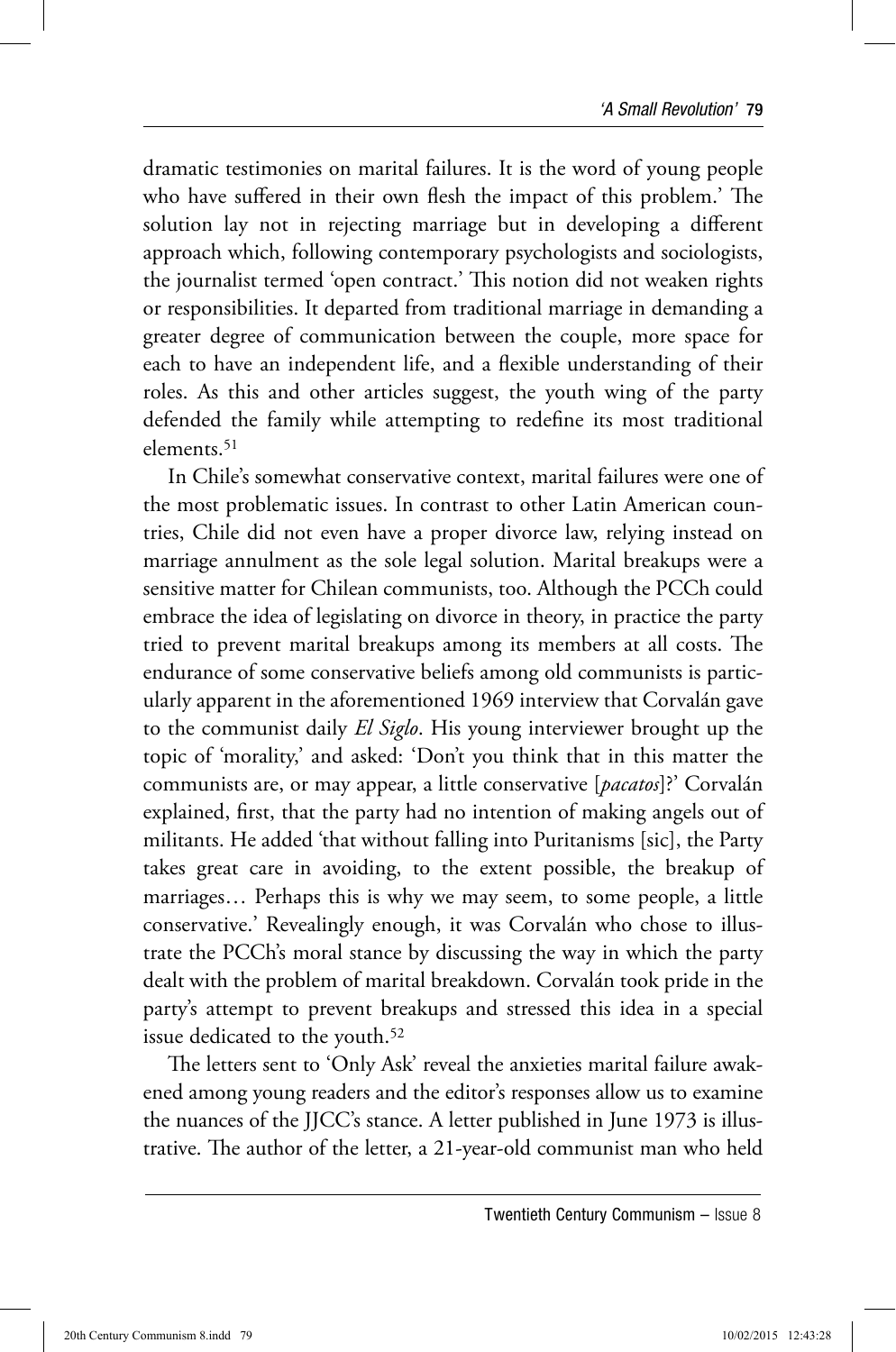a middle level position in one of the local branches of the JJCC, told the magazine about his wife's increasing indifference towards him, which had only grown after the birth of their first child. They had married a year and a half ago, partly motivated by the woman's pregnancy. The letter writer argued that he had done everything he could possibly do to solve their marital troubles. He had even abandoned his political activism for a while to devote more time to his wife, who blamed his activism for their problems. However, his wife had not made any efforts to save their marriage. They had recently discussed ending the relationship. Only his concerns with the social sanctions of his family and the community had prevented him from taking the definitive step. The editor's response was straightforward: 'If your wife's attitude does not change, you have no other solution but to abandon the [sinking] ship.' The editor told him that he should not fear the social sanction. That was an old-fashioned concern. Indeed, the worst thing he could do was to raise his daughter in a 'shattered home,' although he should be aware that being a father carried responsibilities that went beyond marriage. In inspired prose, the editor ended: 'Gather strength, take a deep breath, and make a decision.'53

The way the editor of *Ramona*'s 'Only Ask' treated the complex issue of marital breakups was rather consistent, disregarding the political affiliation and even the gender of the spouses. The editor's answers to two letters sent in mid-1972 prove the point. In a letter published in June, a 23-year-old man recounted his marital troubles. About a year ago, he had married a single mother who soon began an extramarital affair. He had recently left the house of his parents-in-law, where he used to live with his wife, but he could still not digest the idea of a definitive separation. In a letter published in September, a 27-year-old left-wing woman told a similar, yet somewhat more complicated, story. Her husband had had love affairs in the past. She had replied in kind. Now, her husband showed no romantic interest in her, even though she was pregnant with his first child. The editor gave similar answers to both readers. He told the first one that the best solution was to end his relationship once and for all. 'You will always be dissatisfied with her. To wait for an improvement is to lie to yourself.' There were many fish in the sea and he was still young. 'At 23, one should not fall into despair. You have your whole life ahead of you.' Similarly, the editor explained to the second reader that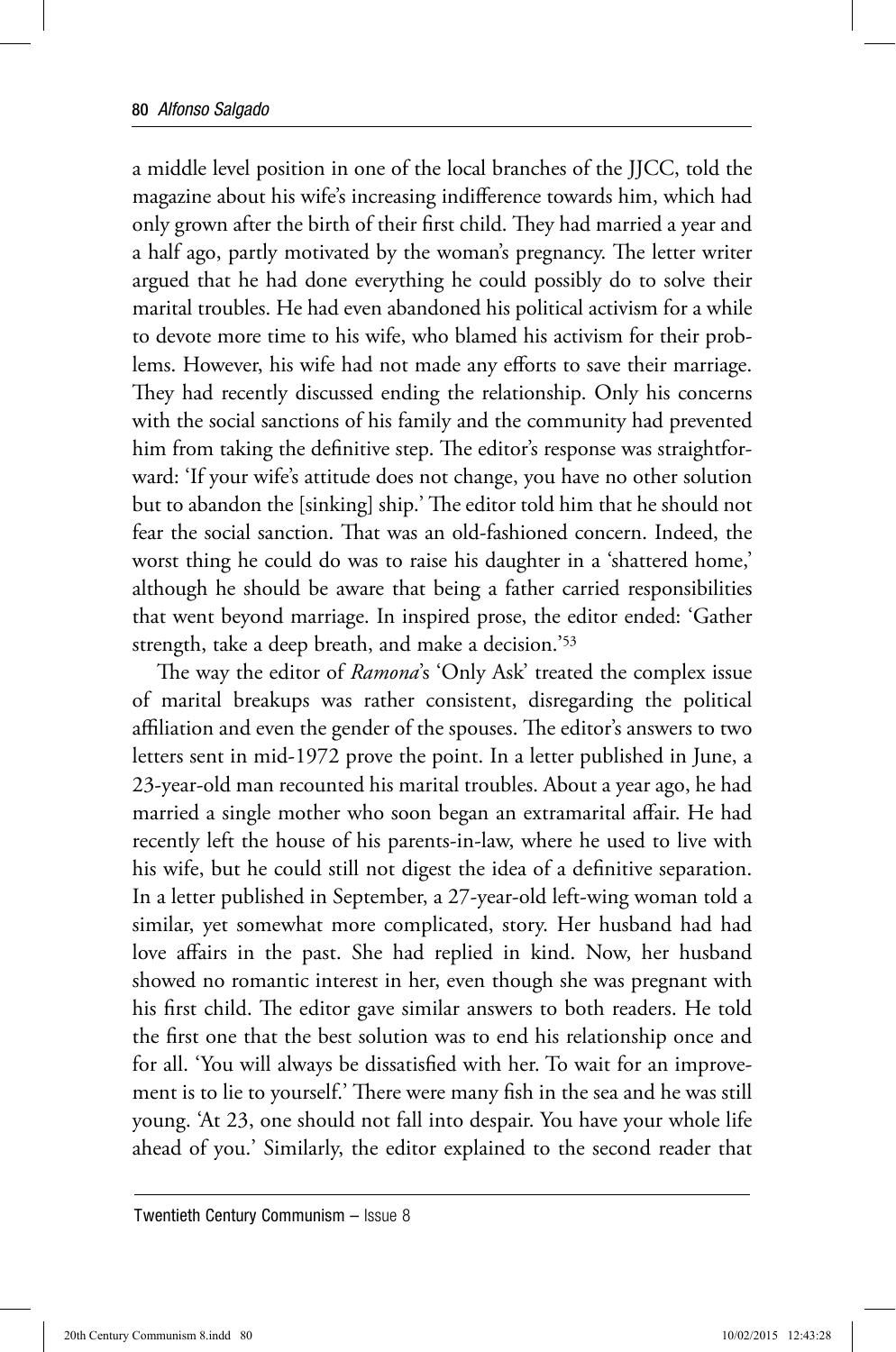there were no signs that her partner would suddenly become the 'loving husband, caring mate, and responsible parent she had searched for.' The editor recommended this female reader to give her husband a deadline; for example, six months after the baby was born. If, by then, the relationship had not improved, she should say 'goodbye' to her husband and find a more suitable man. 'Search calmly... At 27, you still have much life ahead of you.' Although one can find different emphases in the editor's answers, that which is surprising is the overall consistency of the advice irrespective of the gender of the letter writer. As these examples reveal, *Ramona* developed a tolerant attitude toward marital breakups – love being the touchstone – and did not hold back from advising its readers to end unfulfilling relationships.<sup>54</sup>

## Conclusion

Recent literature tends to dwell on the enduring sexism of the Latin American left, underestimating the significance of generational cleavages and the degree of cultural change. Although younger generations of communists upheld some of the conservative beliefs of the old communist subculture, they approached the changing patterns in family and sexuality more flexibly. True, young communists continued to defend the family ideal, stressing the importance of love and monogamy. And true, they fell short of supporting homosexuality or abortion. But the significance of change should not be underestimated. *Ramona*'s discussion of marital breakups, premarital sex, and birth control underscores the extent of this change. The young communists who published this magazine advised their readers to engage in sexual relationships even if they were not conducive to marriage, recommended them different birth control mechanisms to practice safe sex, and did not hold back from suggesting judicial separation to those whose marriage had failed.

The root of the cultural changes discussed in this piece came from both 'above' and 'below.' On the one hand, the young communist leaders of the 1960s and 1970s were more educated and open to the outside world than the leaders of the PCCH. The importance of this vanguard of open-minded and worldly individuals in promoting change is particularly apparent in the case of *Ramona*. On the other hand, the recruitment

Twentieth Century Communism – Issue 8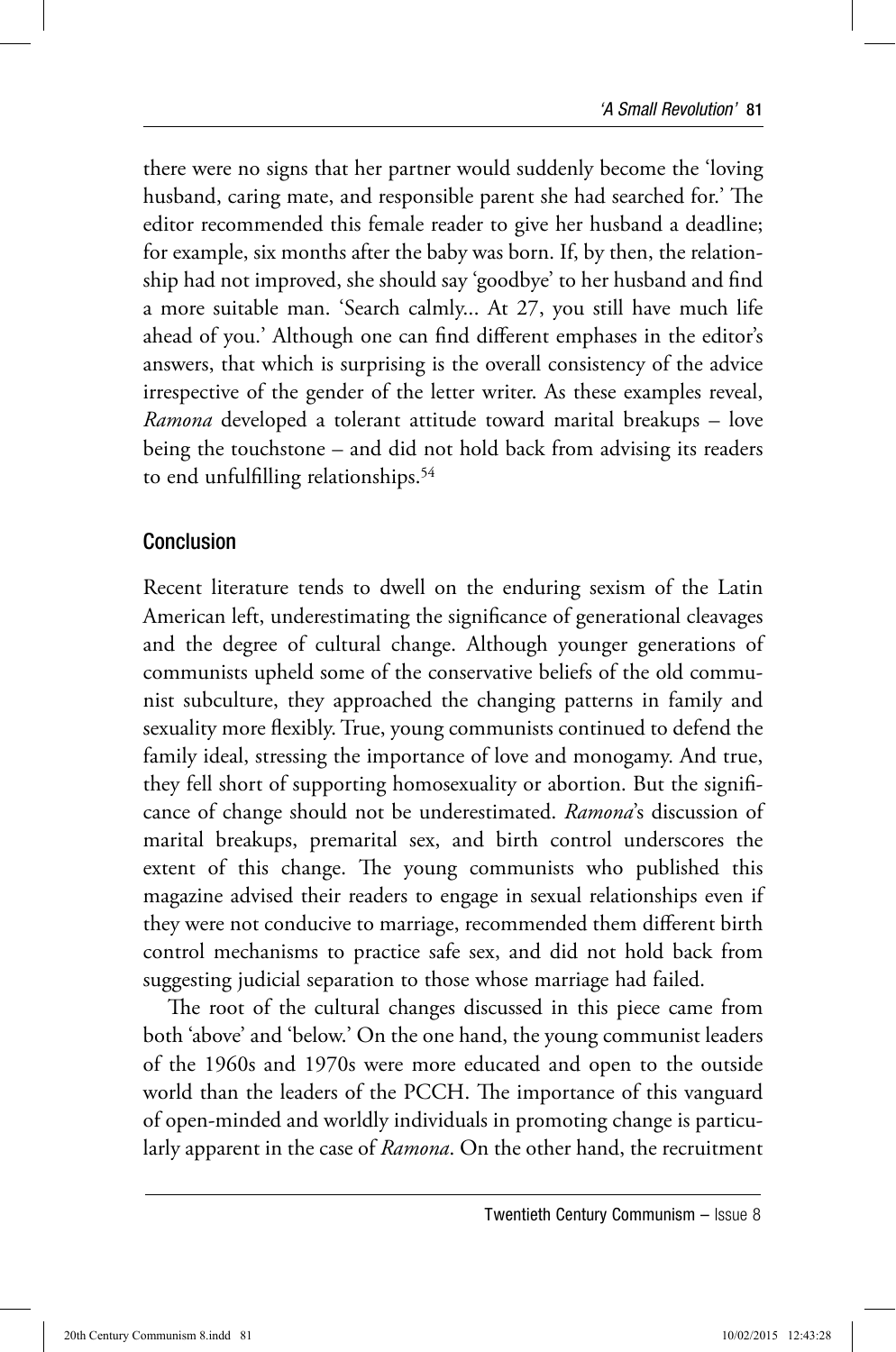of thousands of new rank and file members propelled change. In the context of massive youth mobilisation and increasing competition with leftist political groups and esoteric social movements, the JJCC decided to open its gates to inexperienced individuals from different backgrounds. Leaders were confident they could indoctrinate these uninitiated men and women within the prevalent party structures, but in the process they had to engage with, and respond to, the specific concerns of this new generation of members. These young members demanded more information about sex and expected fewer obstacles to develop their own selves. They pushed to create a world after their own image and, in the end, reshaped the contours of the Chilean communist subculture in significant ways.

#### Note

- 1. I wish to thank Nara Milanich, Vania Markarian, Barbara Weinstein, Matthew Connelly, and the anonymous reviewers for their feedback on various versions of this article.
- 2. Rojas, Jorge, "Historia, Historiadores y Comunistas Chilenos," in Manuel Loyola and Jorge Rojas, eds., *Por un Rojo Amanecer. Hacia una Historia de los Comunistas Chilenos*, Santiago, Chile: Impresora Vals, 2000, pp49-53. See also Rosemblatt, Karin Alejandra, *Gendered Compromises: Political Cultures and the State in Chile, 1920-1950*, Chapel Hill: The University of North Carolina Press, 2000, pp185-229. Although Rojas and Rosemblatt stress the role of local factors when explaining this paradox, the pro-family discourse of the PCCh paralleled transformations in the Soviet Union and the international communist movement. See Goldman, Wendy Z., *Women, the State, and Revolution: Soviet Family Policy and Social Life, 1917-1936*, New York, NY: Cambridge University Press, 1993; Evans, Janet, "The Communist Party of the Soviet Union and the Women's Question: The Case of the 1936 Decree 'In Defence of Mother and Child,'" *Journal of Contemporary History* 16 (4), 1981, 757-75; Gosse, Van, "'To Organize in Every Neighborhood, in Every Home': The Gender Politics of American Communists between the Wars," *Radical History Review* 50, 1991; Casalini, Maria, *Famiglie Comuniste. Ideologie e Vita Quotidiana nell'I-*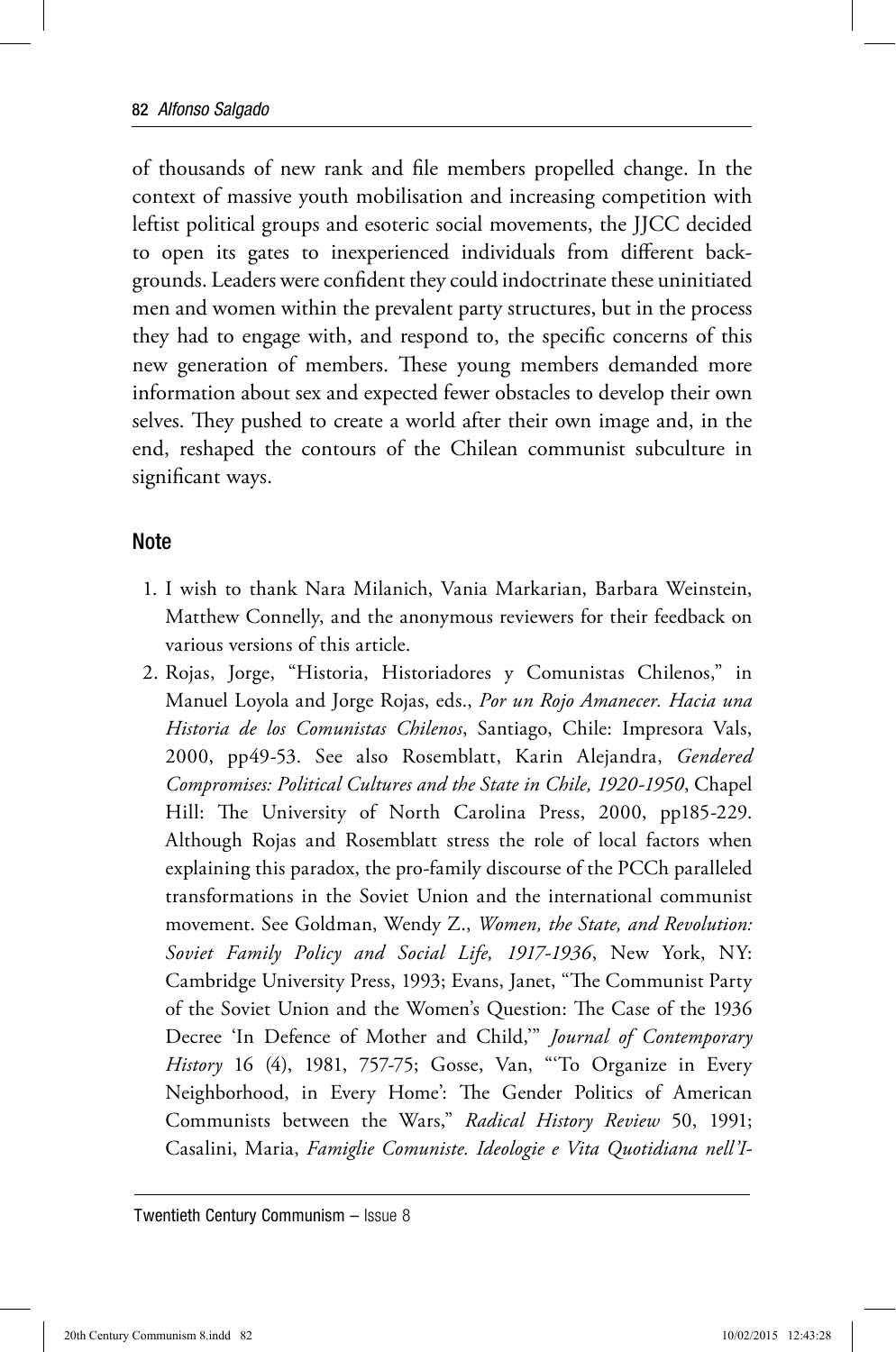*talia degli Anni Cinquanta*, Bologna, Italy: Il Mulino, 2010; Bellassai, Sandro, *Morale Comunista. Pubblico e Privato nella Rappresentazione del PCI: 1947-1956*, Roma, Italy: Carocci, 2000. For a somewhat different interpretation of the transformations in the Soviet Union, see Hoffmann, David, *Stalinist Values. The Cultural Norms of Soviet Modernity*, 1917-*1941*, Ithaca, NY: Cornell University Press, 2003.

- 3. Fernández-Niño, Carolina, "'Y Tú, Mujer, Junto al Trabajador.' La Militancia Femenina en el Partido Comunista de Chile," *Revista Izquierdas* 3, Año 2, 2009; Reyes, Jocelyn, *'Luchamos por la Transformación Revolucionaria de la Sociedad y Debemos Actuar con una Ética También Revolucionaria en la Vida Privada': Discursos Políticos Enunciados por el Partido Comunista Hacia las Mujeres y sus Roles de Género (1969-1973)*, B.A. thesis, Universidad Academia de Humanismo Cristiano, 2011; Lecourt, Yazmín, *Relaciones de Género y Liderazgo de Mujeres dentro del Partido Comunista de Chile,* M.A. thesis, Universidad de Chile, 2005.
- 4. Tinsman, Heidi, *Partners in Conflict: The Politics of Gender, Sexuality and Labor in the Chilean Agrarian Reform, 1950-1973*, Durham: Duke University Press, 2002.
- 5. Pieper Mooney, Jadwiga, *The Politics of Motherhood: Maternity and Women's Rights in Twentieth-Century Chile*, Pittsburgh: University of Pittsburgh Press, 2009, pp102-33; Power, Margaret, *Right-Wing Women in Chile. Feminine Power and the Struggle against Allende, 1964-1973*, University Park, Penn: The Pennsylvania State University Press, 2002.
- 6. Mallon, Florencia, "*Barbudos*, Warriors, and Rotos: The MIR, Masculinity, and Power in the Chilean Agrarian Reform, 1965-1974," in Matthew C. Gutmann, editor, *Changing Men and Masculinities in Latin America*, Durham: Duke University Press, 2003.
- 7. Barr-Melej, Patrick, "Siloísmo and the Self in Allende's Chile: Youth, 'Total Revolution,' and the Roots of the Humanist Movement," *Hispanic American Historical Review* 86 (4), November 2006.
- 8. This methodological strategy draws upon Cosse, Isabella, "Familia, Sexualidad y Género en los Años 60. Pensar los Cambios desde la Argentina: Desafíos y Problemas de Investigación," *Temas y Debates* 16, Diciembre 2008.
- 9. This approach is partly inspired by recent literature on youth and generation within the communist world movement. See the articles in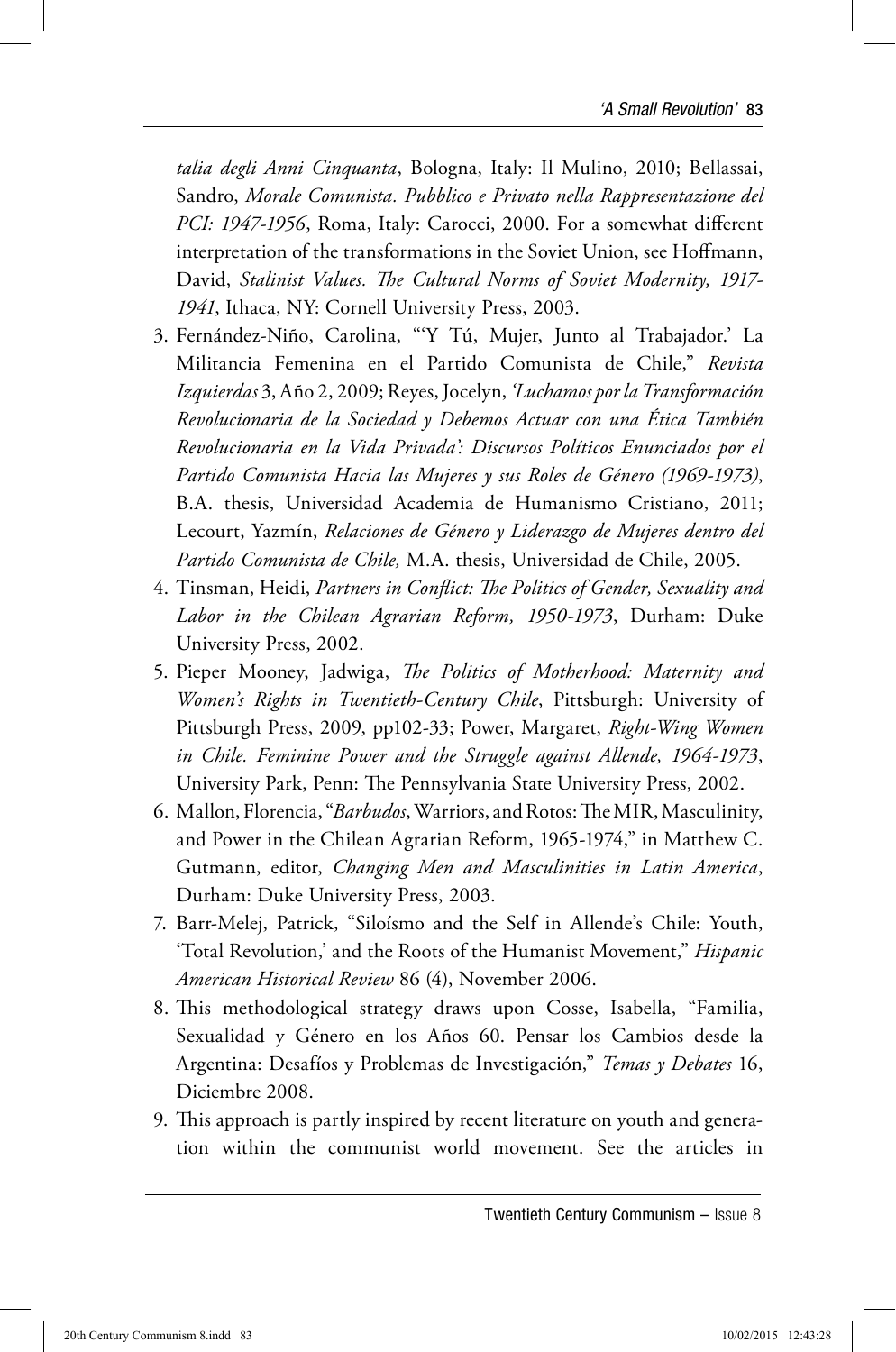*Twentieth-Century Communism: A Journal of International History* 4, May 2012.

- 10. McGee Deutsch, Sandra, "Gender and Sociopolitical Change in Twentieth-Century Latin America," *Hispanic American Historical Review*  71, 2, May 1991; Lillian Guerra, "Gender Policing, Homosexuality, and the new Patriarchy of the Cuban Revolution, 1965-70," *Social History* 35, 3, July 2010.
- 11. Cosse, Isabella, *Pareja, Sexualidad y Familia en los Años Sesenta. Una Revolución Discreta en Buenos Aires*, Buenos Aires, Argentina: Siglo Veintiuno Editores, 2010, pp142-6; Green, James, "'Who Is the Macho Who Wants to Kill Me?' Male Homosexuality, Revolutionary Masculinity, and the Brazilian Armed Struggle of the 1960s and 1970s," *Hispanic American Historical Review* 92, 3, 2012; Langland, Victoria, "Birth Control Pills and Molotov Cocktails. Reading Sex and Revolution in 1968 Brazil," in Gilbert Joseph, and Daniela Spenser, eds., *In from the Cold: Latin America's New Encounter with the Cold War*, Durham, NC: Duke University Press, 2008.
- 12. Markarian, Vania, "Sobre Viejas y Nuevas Izquierdas. Los Jóvenes Comunistas Uruguayos y el Movimiento Estudiantil de 1968," *Secuencia*  81, 2011.
- 13. Zolov, Eric, "Expanding Our Conceptual Horizons: The Shift from an Old to a New Left in Latin America," *A Contracorriente* 5, 2, Winter 2008. For the Chilean case, see González, Yanko, "'Sumar y no ser sumados': Culturas juveniles revolucionarias. Mayo de 1968 y diversificación identitaria en Chile," *Alpha* 30, 2010.
- 14. Communist leaders elsewhere sided with their Chilean peers to halt the Cuban attempt to export the revolution, especially after the failure of guerrilla wars in Bolivia and Venezuela. Ballots, not bullets, were the weapons by which to achieve power. The PCCh's growing international significance became apparent in 1969, when the party celebrated its 12th National Congress. This congress was the first occasion in which representatives of the Communist Party of the Soviet Union, the French Communist Party, and the Italian Communist Party met together in Latin America. Santoni, Alessandro, *El Comunismo Italiano y la Vía Chilena. El Origen de un Mito*, Santiago, Chile: Ril editores, 2011, p54.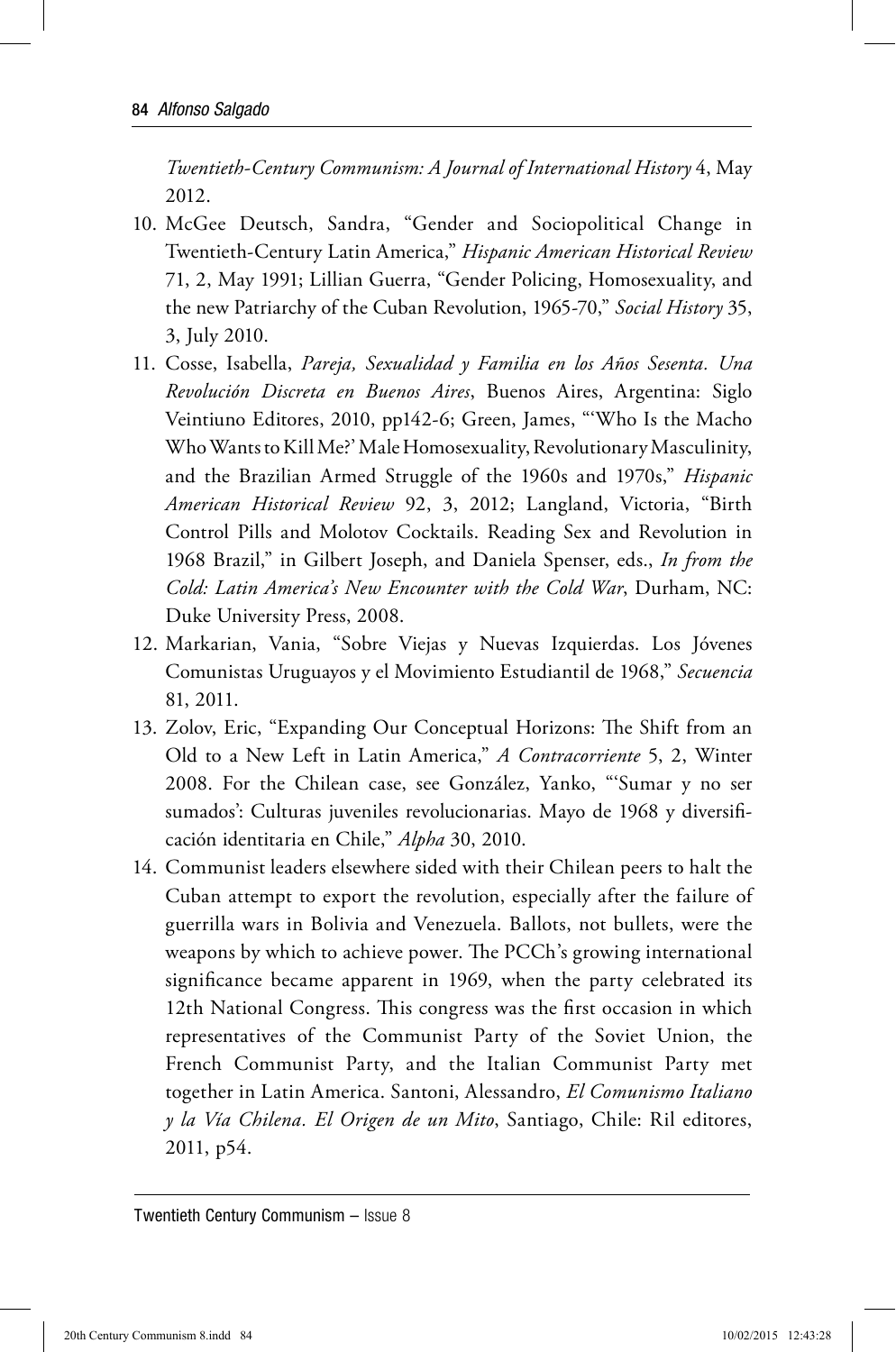- 15. Power, *Right-Wing Women in Chile*, p8; Barr-Melej, "Siloísmo and the Self," p769; cf. Tinsman, *Partners in Conflict*, p235.
- 16. Carlos Berger, the son of middle-class, left-leaning Jewish immigrants and a lawyer by training, was the magazine's first editor; most of the subsequent issues were published under the direction of the universitytrained, communist journalists Marcel Garcés and Sergio Muñoz Riveros – all of them were open-minded, middle-class young men. Carlos Berger's open attitude toward relationships and sexuality comes through in his private letters. See Berger, Eduardo, *Desde Rusia con Amor. Cartas de Carlos Berger a su familia*, Santiago, Chile: Pehuén Editores, 2007. Sergio Muñoz's memoirs, written in the 1990s, are very critical of the PCCh's dogmatism. See Muñoz, Sergio, *Ardua Libertad*, Temuco, Chile: Ediciones Universidad de la Frontera, 1995. The editors of *Ramona* also asked advice to the editors of the polemic left-wing tabloid *Puro Chile*.
- 17. Sociologist Manuel Fernando Contreras seems to have been in charge of the former and visual artist and philosophy student Juan Guillermo Tejeda of the latter. While Contreras was a member of the JJCC, Tejeda was a sympathiser. In an interview conducted in the mid-1990s, Tejeda describes himself as being in-between the hippies and the communists during the Allende years. See Verdugo, Patricia, ed., *Así lo viví yo… Chile 1973*, Santiago, Chile: Universidad Nacional Andrés Bello, 1994, pp127- 32.
- 18. Most of the factual information of this paragraph is based on Suazo, Francisco, *La Prensa de Izquierda en el Gobierno de la Unidad Popular: La Revista Ramona y el Proyecto de Transformaciones Sociales del Gobierno de Salvador Allende. Octubre 1971-Octubre 1972*, B.A. thesis, Universidad de Santiago de Chile, 2003, pp46-51.
- 19. Pieper Mooney, *The Politics of Motherhood*, p51.
- 20. *Paula* 1, July 1967, "¿Debo tomar la píldora?"
- 21. Suazo, *La Prensa de Izquierda en el Gobierno de la Unidad Popular*, pp73-79.
- 22. *Ramona* 69, 20 February 1973, "El sexo a tres velocidades."
- 23. See *Ramona* 3, 12 November 1971, "Jóvenes Europa 1971. ¿Se muere el amor?"; *Ramona* 23, 4 April 1972, "Las checas y la píldora"; *Ramona* 46, 12 September 1972, "48 horas en Amsterdam; Tulipanes, hippies, bicicletas, holandeses y pornografía"; *Ramona* 47, 20 September 1972, "La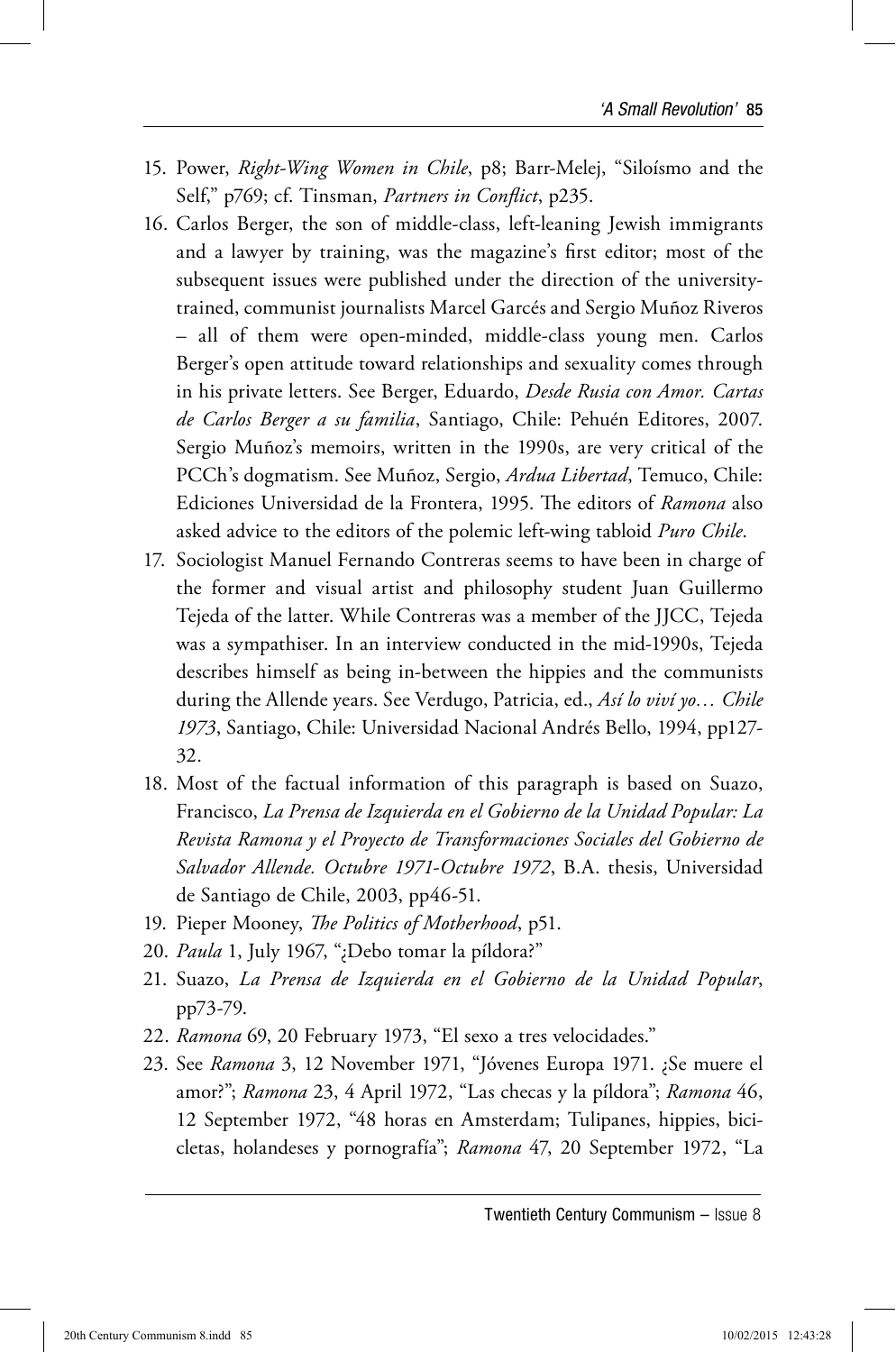'Olimpiada' de Leipzig: una feria con medallas de oro"; *Ramona* 49, 3 October 1972, "Los lolos de la RDA son como tú"; *Ramona* 52, 24 October 1972, "Checoslovaquia. El consumo y el socialismo"; *Ramona* 60, 19 December 1972, "La vida moderna en Francia: Padres abandonados se sindicalizan"; *Ramona* 70, 27 February 1973, "Sexo es estar nervioso."

- 24. Foucault, Michel, *The History of Sexuality. Volume 1: The Will to Knowledge*, London, England: Penguin, 1998.
- 25. *Ramona* 2, 5 November 1971, "La porno llegó a Santiago."
- 26. Ottone, Ernesto, *El viaje rojo: un ejercicio de memoria,* Santiago, Chile: Debate, 2014, p56.
- 27. Interview with Héctor in Santiago, Chile, 22 August 2012.
- 28. Interview with Boris in Santiago, Chile, 13 January 2014.
- 29. *Mayoría* 5, 17 November 1971, "...Y dale con el sexo."
- 30. *Ramona* 29, 16 May 1972, "Ciertos temas muy privados."
- 31. *Ramona* 46, 12 September 1972, "48 horas en Amsterdam"
- 32. *Ramona* 50, 10 October 1972, "La homosexualidad es así"; *Ramona* 51, 17 October 1972, "La homosexualidad es así"; *Ramona* 52, 24 October 1972, "Y existen, además, las 'homosexualas.'" To a certain extent, discourses such as the one discussed above did play a positive role in expanding the realm of the possible. The very few public discourses available in Chilean society were all blatantly negative. In the press, homosexuals enjoyed publicity only in the crime reports. To make matters worse, the gay movement developed rather late in Chile. See Robles, Victor Hugo, *Bandera Hueca. Historia del Movimiento Homosexual en Chile*, Santiago, Chile: Editorial Arcis and Cuarto Propio, 2008.
- 33. *El Siglo*, 8 June 1969, "Corvalán habla de lo humano y lo divino." Chilean historian Rolando Álvarez has interpreted these words as another proof of the moral conservatism of communism. Álvarez, Rolando, *Arriba los Pobres del Mundo: Cultura e Identidad Política del Partido Comunista de Chile entre Democracia y Dictadura, 1965-1990*, Santiago, Chile: Lom ediciones, 2011, p55. I believe Corvalán's words to be more ambivalent. True, Corvalán does qualify his endorsement of premarital sex. But he does so by stressing the importance of love and, more importantly, birth control, rather than the conduciveness of these sexual relations to marriage.
- 34. *Ramona* 70, 27 February 1973, "Sexo es estar nervioso."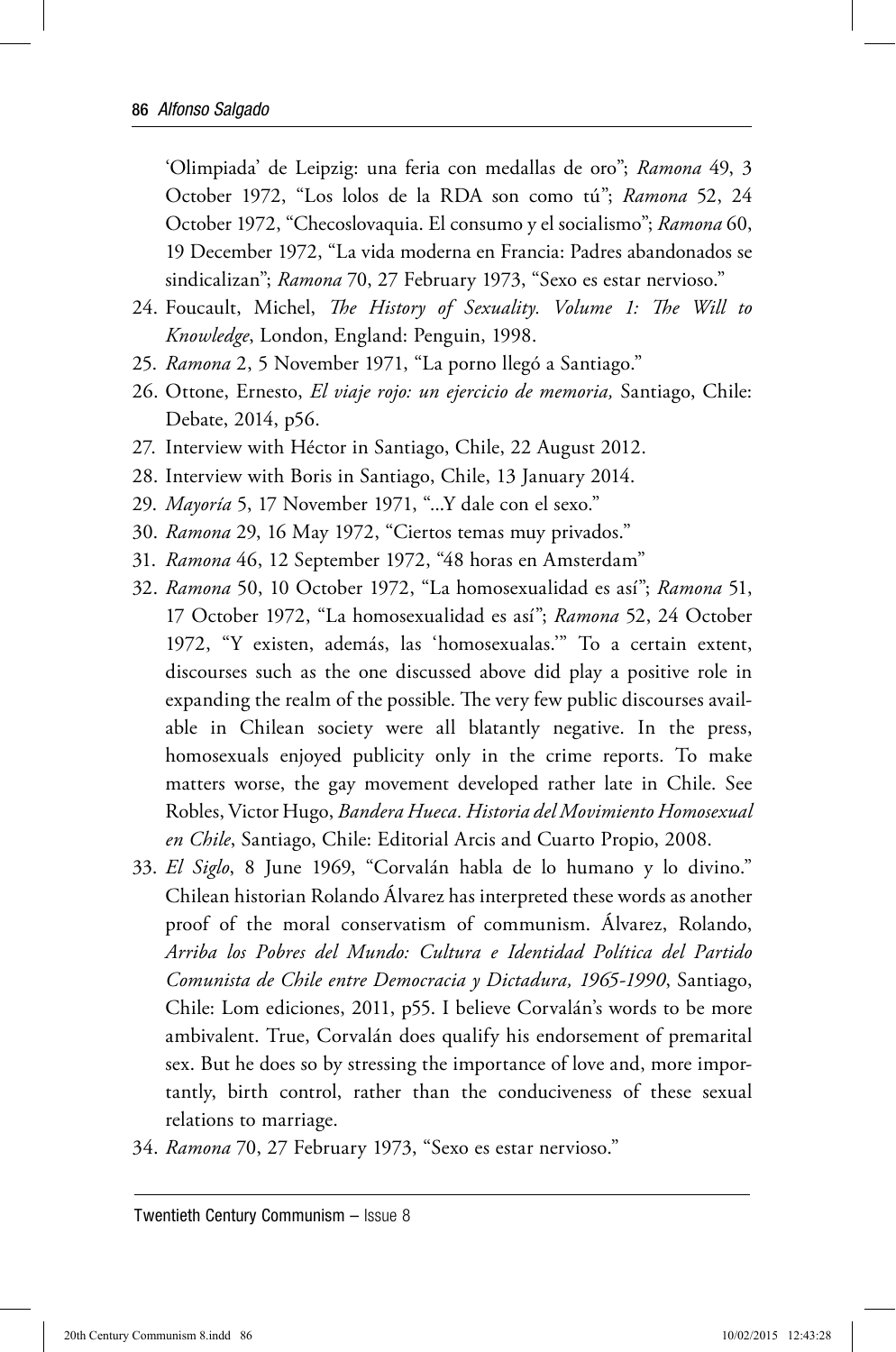- 35. *Ramona* 71, 6 March 1973, "Insatisfecho"; *Ramona* 79, 1 May 1973, "Moreno, virgen, autocrítico y suicida."
- 36. *Ramona* 36, 4 July 1972, "El ángulo de los padres: ¿Qué hacer ante la libertad sexual de nuestros hijos?"; *Ramona* 31, 30 May 1972, "El adolescente chileno 1972 se desnuda ante el amor."
- 37. *Ramona* 66, 30 January 1973, "Muchas ganas; pero mucho miedo."
- 38. *Ramona* 42, 15 August 1972, "Lolitas encabritadas y madres desorientadas"; *Ramona* 47, 20 September 1972, "A propósito de 'Lolitas encabritadas y madres desorientadas.'"
- 39. Pieper Mooney, *The Politics of Motherhood*, pp71-101.
- 40. Molina, Carlos, and Michael Reynolds, *Historia de Vida: Tegualda Monreal. Un Acervo Multimedia de Testimonios Orales*, Santiago, Chile: Ministerio de Salud, 2009, pp167-8, 241-2; *Principios* 121, October 1967, "Hacia nuevos métodos en el trabajo femenino."
- 41. Hernán Sanhueza, "La planificación de la familia y el subdesarrollo," *Principios* 119, May 1967.
- 42. Communist senator Volodia Teitelboim partially welcomed the conference of the IPPF and secretary general Corvalán alluded to birth controls when discussing premarital sex in the interview mentioned above. Senado, *Diario de Sesiones del Senado*, Sesión 6ª, 11 April 1967, pp181-5; *El Siglo*, 8 June 1969, "Corvalán habla de lo humano y lo divino."
- 43. *Ramona* 75, 3 April 1973, "Hoy día le toca a la píldora"; *Ramona* 76, 10 April 1973, "Hoy le toca a los DIU"; *Ramona* 77, 17 April 1973, "Hoy día le toca a los métodos tradicionales"; *Ramona* 78, 24 April 1973, "Hoy les toca a los métodos para hombres"; *Ramona* 79, 1 May 1973, "Hoy día le toca a: Lo bueno y lo malo de los diferentes métodos anticonceptivos." All the quotes of this and the next paragraph refer to these articles.
- 44. Pieper Mooney, *The Politics of Motherhood*, p122. For the interview to Tegualda Monreal, see *Paula* 54, January 1970, "¿Aborto legal o control intensivo de la natalidad?" For a communist journalist's call to legalise abortion, see *El Siglo*, 7 November 1969, "¿Es culpable la abortera?"
- 45. *Ramona* 17, 22 February 1972, "El aborto, ¿un castigo para chilenos de segunda clase?"; *Ramona* 23, 4 April 1972, "Testimonio sobre el aborto."
- 46. Although the PCCh's line on marriage and marital breakups dated from the late 1930s, interesting examples of its endurance can be found in Carlos Robles, "Nuestro concepto del matrimonio," *Principios* 63,